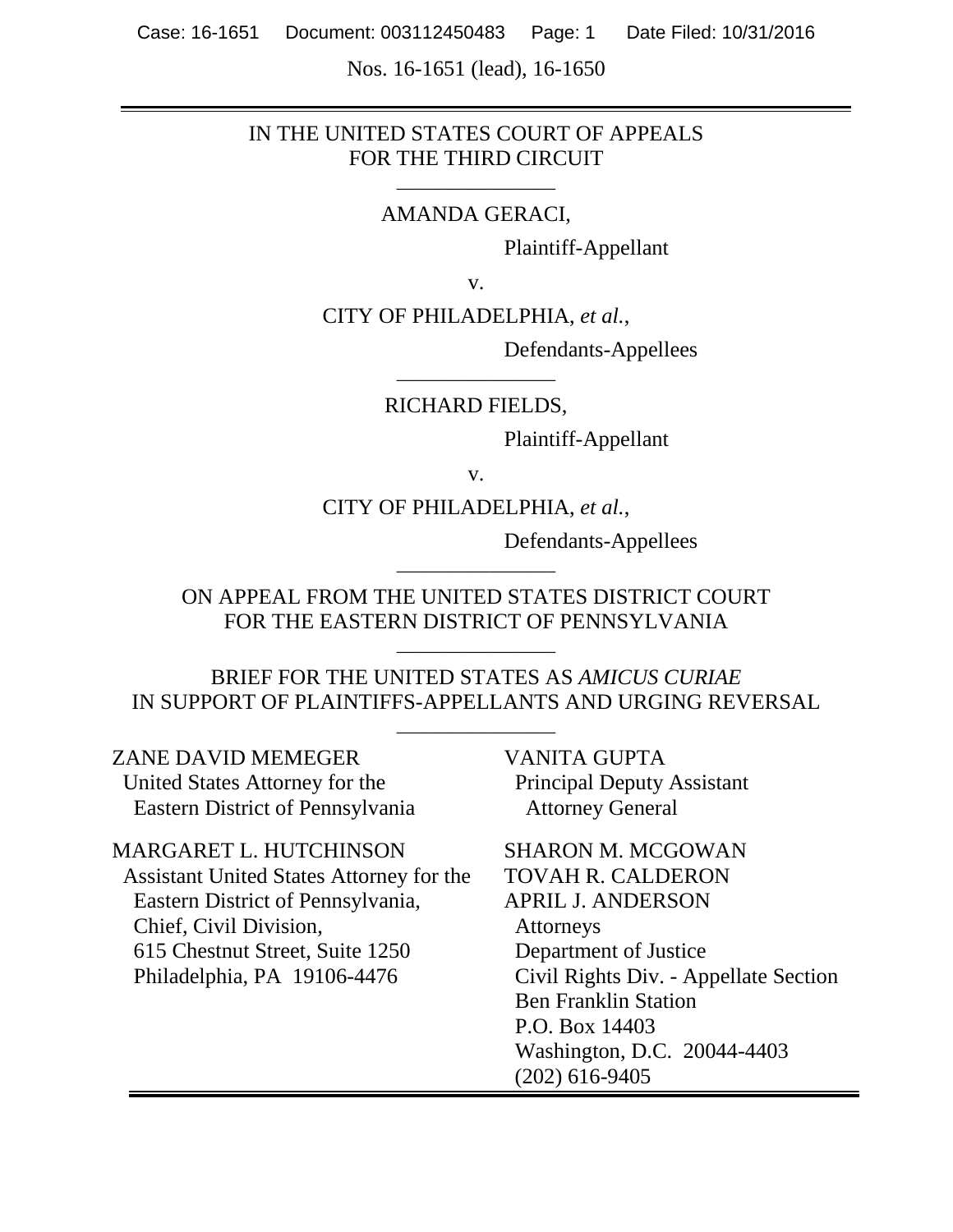# **TABLE OF CONTENTS**

## **PAGE**

| <b>ARGUMENT</b> |                 |                                                                                                                                                                                |
|-----------------|-----------------|--------------------------------------------------------------------------------------------------------------------------------------------------------------------------------|
|                 |                 | INDIVIDUALS HAVE A FIRST AMENDMENT RIGHT TO<br>RECORD POLICE ACTIVITY IN PUBLIC WITHOUT HAVING TO<br>CHALLENGE OR CRITICIZE POLICE OFFICERS' CONDUCT11                         |
| A.              |                 | The First Amendment Protects Activities That Enable                                                                                                                            |
|                 | $\mathcal{I}$ . | <b>First Amendment Protection For Photographs</b><br>And Videos Extends To Their Production 13                                                                                 |
|                 | 2.              | The First Amendment, As Construed By<br>Longstanding Supreme Court Precedent,<br><b>Generally Prohibits Government Interference</b><br>With Information-Gathering Activities19 |
| B <sub>1</sub>  |                 | All Courts Of Appeals That Have Considered Whether<br>The First Amendment Applies To Recording Police                                                                          |
| CONCLUSION.     |                 |                                                                                                                                                                                |

# CERTIFICATE OF BAR MEMBERSHIP

CERTIFICATE OF COMPLIANCE

CERTIFICATE OF SERVICE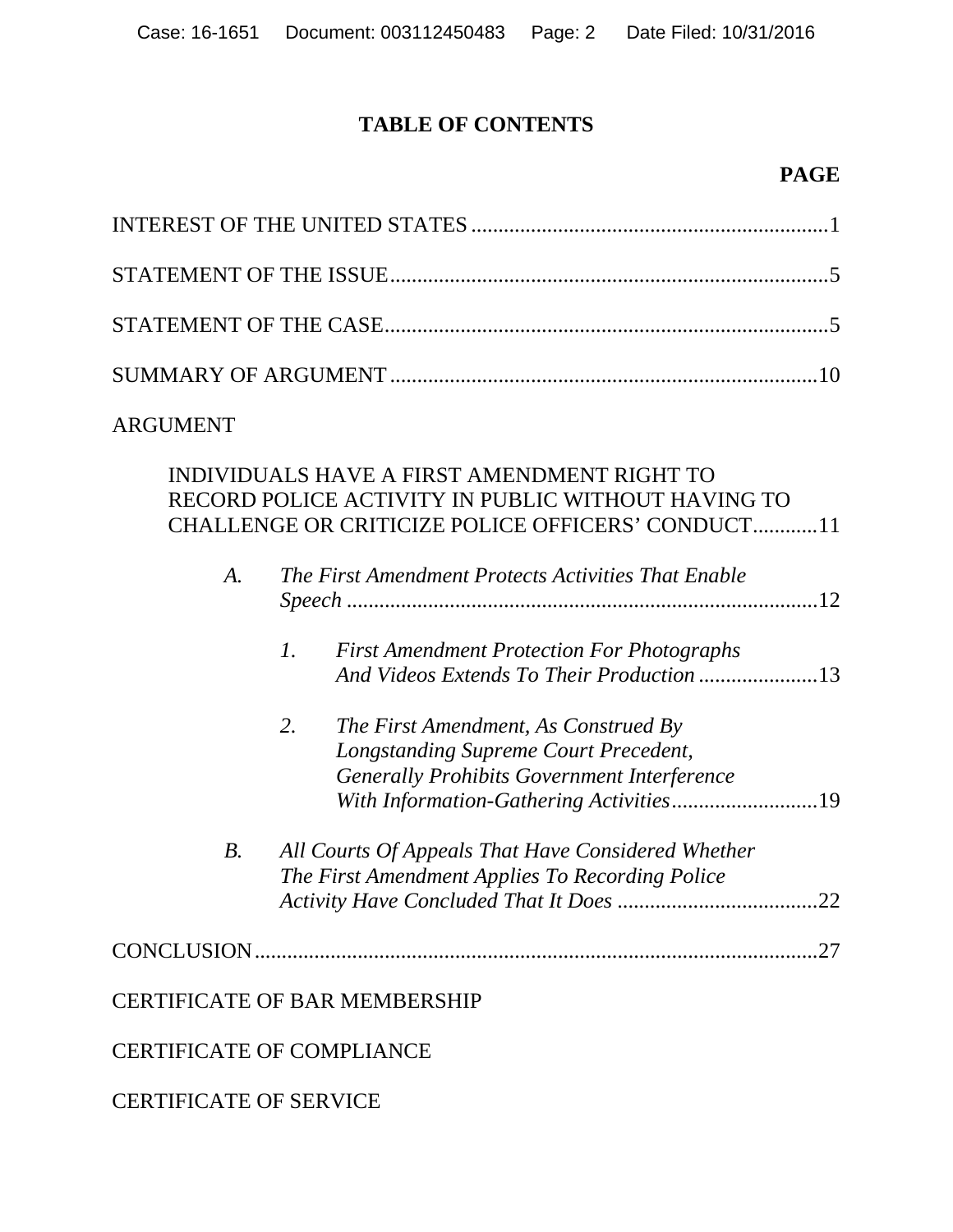# **TABLE OF AUTHORITIES**

| <b>CASES:</b><br><b>PAGE</b>                                                                                                      |
|-----------------------------------------------------------------------------------------------------------------------------------|
|                                                                                                                                   |
| American Civil Liberties Union of Ill. v. Alvarez,<br>679 F.3d 583 (7th Cir.), cert. denied, 133 S. Ct. 651 (2012) 11, 20, 23, 25 |
| Anderson v. City of Hermosa Beach, 621 F.3d 1051 (9th Cir. 2010)  13, 15-16                                                       |
|                                                                                                                                   |
| Bery v. City of N.Y., 97 F.3d 689 (2d Cir. 1996),                                                                                 |
|                                                                                                                                   |
| Citizens United v. Federal Election Comm'n, 558 U.S. 310 (2010)12                                                                 |
|                                                                                                                                   |
|                                                                                                                                   |
| Gaymon v. Borough of Collingdale,                                                                                                 |
|                                                                                                                                   |
|                                                                                                                                   |
|                                                                                                                                   |
|                                                                                                                                   |
|                                                                                                                                   |
| Hurley v. Irish-Am. Gay, Lesbian & Bisexual Grp. of Bos.,                                                                         |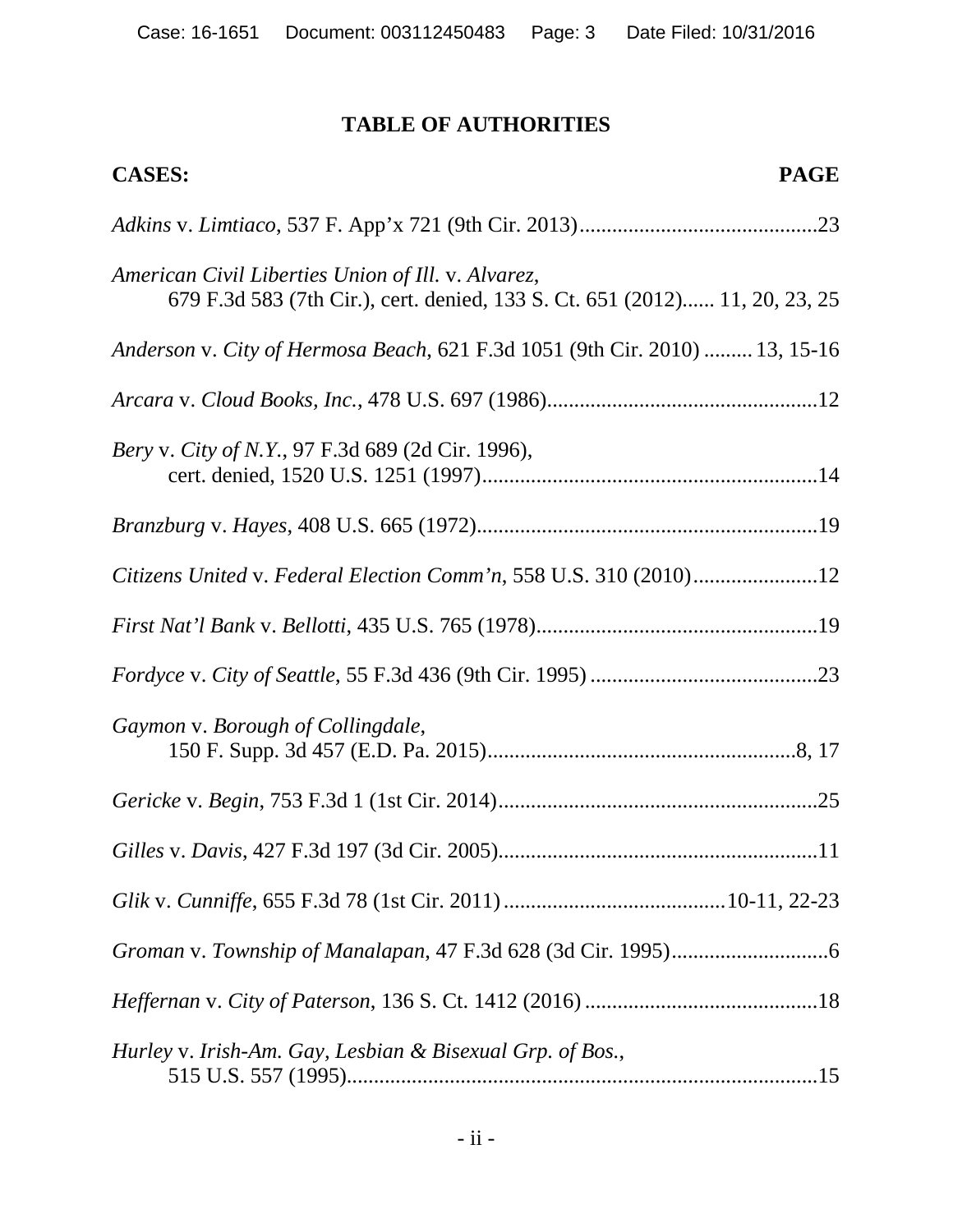# **CASES (continued): PAGE**

| Keyishian v. Board of Regents of Univ. of N.Y., 385 U.S. 589 (1967)18 |
|-----------------------------------------------------------------------|
|                                                                       |
|                                                                       |
|                                                                       |
|                                                                       |
| Minneapolis Star & Tribune Co. v. Minnesota Comm'r of Revenue,        |
|                                                                       |
|                                                                       |
|                                                                       |
|                                                                       |
|                                                                       |
| <i>Rogers v. Koons, 960 F.2d 301 (2d Cir.),</i>                       |
| Smith v. City of Cumming, 212 F.3d 1332 (11th Cir.),                  |
|                                                                       |
| Southco, Inc. v. Kanebridge Corp., 390 F.3d 276 (3d Cir. 2004)        |
|                                                                       |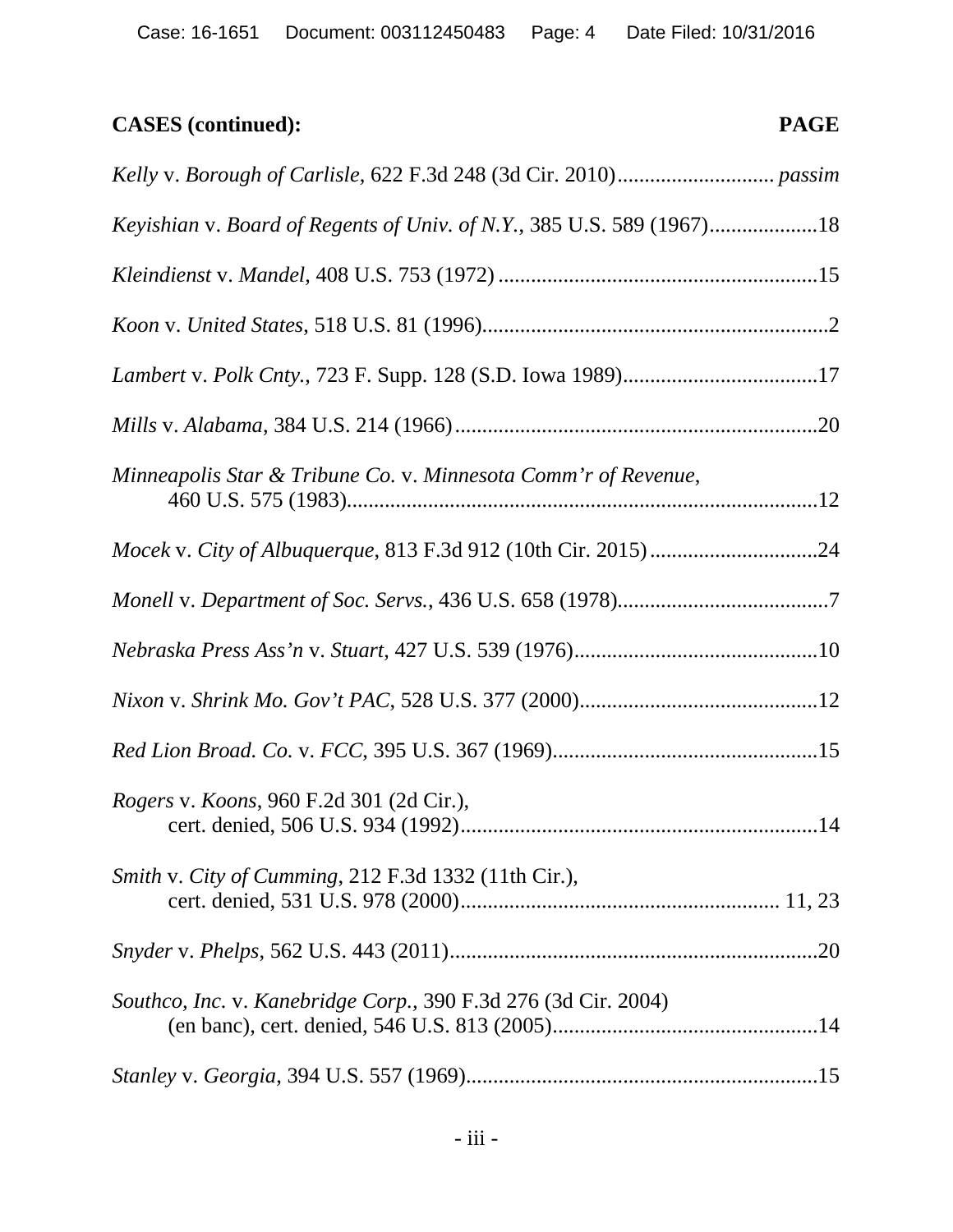# **CASES (continued): PAGE**

| <i>True Blue Auctions v. Foster, 528 F. App'x 190 (3d Cir. 2013)</i> 9, 12, 24 |  |
|--------------------------------------------------------------------------------|--|
|                                                                                |  |
| Whiteland Woods, L.P. v. Township of West Whiteland,                           |  |
| <b>STATUTES:</b>                                                               |  |
| Omnibus Crime Control and Safe Streets Act of 1968,                            |  |
|                                                                                |  |

# **MISCELLANEOUS:**

| Amy B. Wang, This photo of an officer comforting a baby went viral. |  |
|---------------------------------------------------------------------|--|
| But there's more to the story, Wash. Post, Sept. 6, 2016,           |  |
| https://www.washingtonpost.com/news/inspired-                       |  |
| life/wp/2016/09/03/touching-photo-shows-police-officer-comforting   |  |
|                                                                     |  |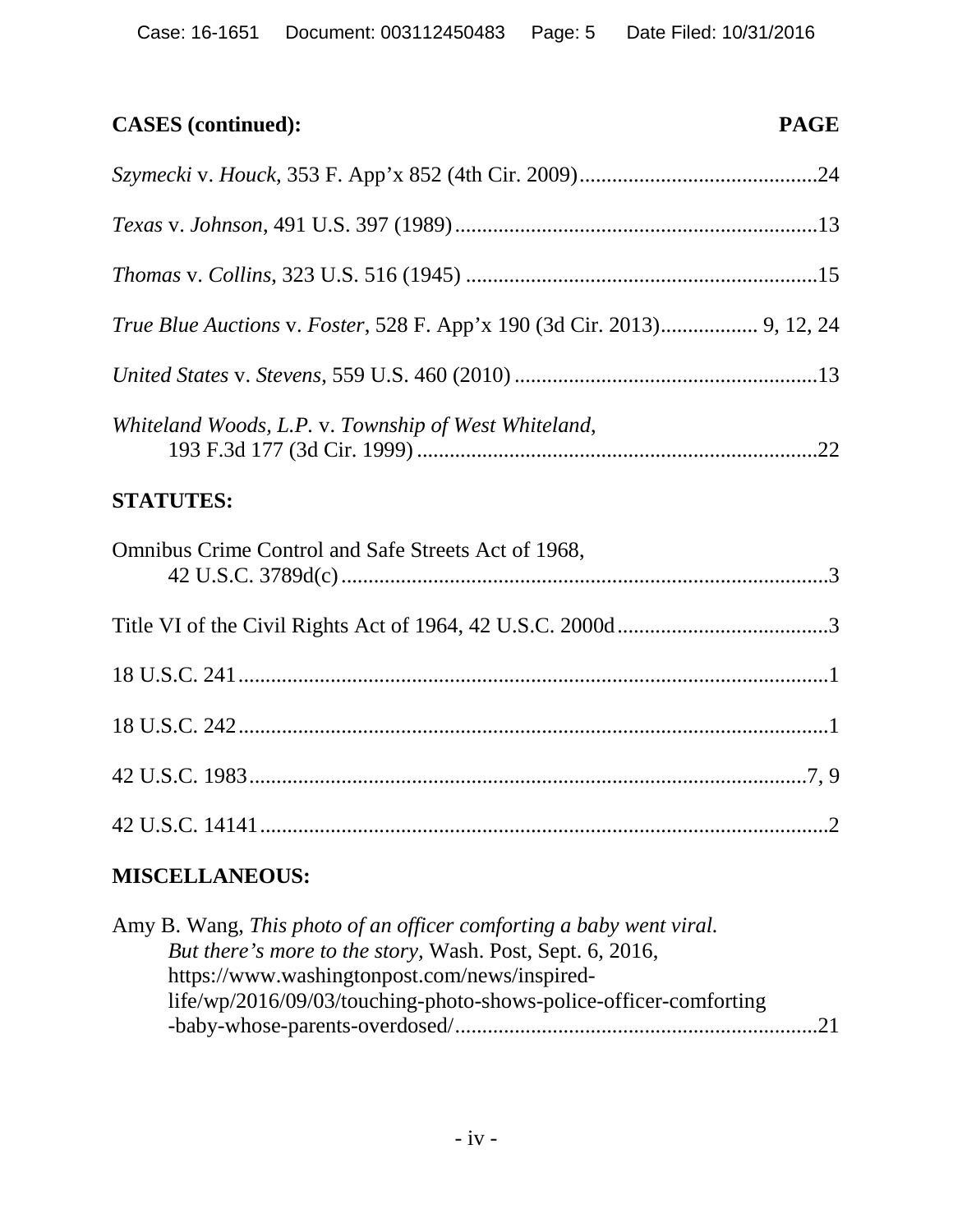# **MISCELLANEOUS (continued): PAGE**

| Int'l Ass'n of Chiefs of Police (IACP), The Impact of Video Evidence<br>on Modern Policing: Research and Best Practices from the IACP<br>Study on In-Car Cameras (2007), https://www.bja.gov                                                                                                                   |
|----------------------------------------------------------------------------------------------------------------------------------------------------------------------------------------------------------------------------------------------------------------------------------------------------------------|
| Int'l Ass'n of Chiefs of Police Law Enforcement Policy Ctr., Recording Police<br>Activity: Concepts and Issues Paper (Dec. 2015),<br>http://www.theiacp.org/Portals/0/documents/pdfs/                                                                                                                          |
| Int'l Ass'n of Chiefs of Police Law Enforcement Policy Ctr., Recording Police<br>Activity: Model Policy (Dec. 2015), http://www.theiacp.org/Portals/0/<br>documents/pdfs/MembersOnly/RecordingPolicePolicy.pdf 23                                                                                              |
| Jon Hurdle, Four Philadelphia police fired over filmed beating,<br>Reuters, May 19, 2008, http://www.reuters.com/article/domestic                                                                                                                                                                              |
| Jon Hurdle, Police Beating of Suspects Is Taped by TV Station in<br><i>Philadelphia</i> , N.Y. Times, May 8, 2008, http://www.nytimes.com/                                                                                                                                                                     |
| Letter from Jonathan M. Smith, Chief, Special Litig. Section, U.S.<br>Dep't of Justice, to Mark H. Grimes, Baltimore Police Dep't, Re:<br>Christopher Sharp v. Baltimore City Police Department, et al.<br>(May 14, 2012), available at https://www.justice.gov/sites/<br>default/files/crt/legacy/2012/05/17/ |
| Luciana Lopez, Tigard police cars are now recording it all,                                                                                                                                                                                                                                                    |
| Maureen Groppe, Indiana officials testify on need to improve police image,<br>The Indianapolis Star, Oct. 6, 2015, http://www.indystar.com/story/news/<br>crime/2015/10/06/wayne-county-sheriff-jeff-cappa-indiana-attorney-<br>general-greg-zoeller-rep-luke-messer-law-enforcement-task-<br>.21              |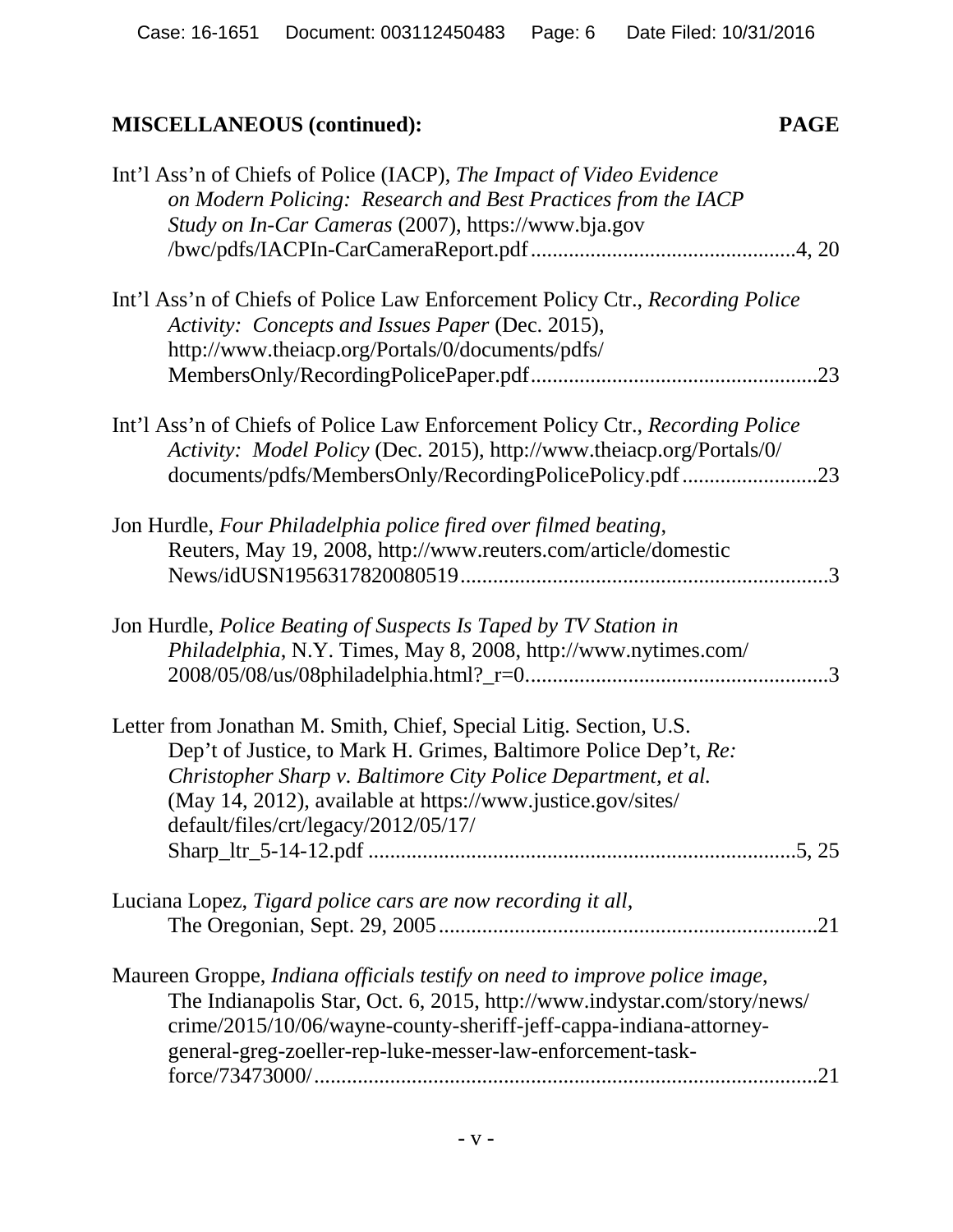# **MISCELLANEOUS (continued): PAGE**

| Michael E. Miller et al., How a cellphone video led to murder charges<br>against a cop in North Charleston, S.C., Wash. Post, Apr. 8, 2015,<br>https://www.washingtonpost.com/news/morning-mix/wp/2015/04/<br>08/how-a-cell-phone-video-led-to-murder-charges-against-a-cop- |        |
|------------------------------------------------------------------------------------------------------------------------------------------------------------------------------------------------------------------------------------------------------------------------------|--------|
| Michael R. Sistak, Philadelphia Police Probing Violent Arrest Caught<br>on Video, NBC10 Philadelphia, July 9, 2015,<br>http://www.nbcphiladelphia.com/news/local/Philadelphia-Police-                                                                                        |        |
| Perry Stein, 'The Dancing Beyoncé Deputy': He has gone viral twice<br>for his dance moves, Wash. Post, Oct. 19, 2016,<br>https://www.washingtonpost.com/news/local/wp/2016/10/<br>19/the-dancing-beyonce-deputy-hes-gone-viral-twice-                                        | 21     |
| Seth F. Kreimer, Pervasive Image Capture and the First Amendment:<br>Memory, Discourse, and the Right to Record,                                                                                                                                                             | .23    |
| Susanna Capelouto, Tape of beating leads to charges against<br>Philadelphia officers, CNN, Feb. 7, 2015, http://www.cnn.com/                                                                                                                                                 | $.4\,$ |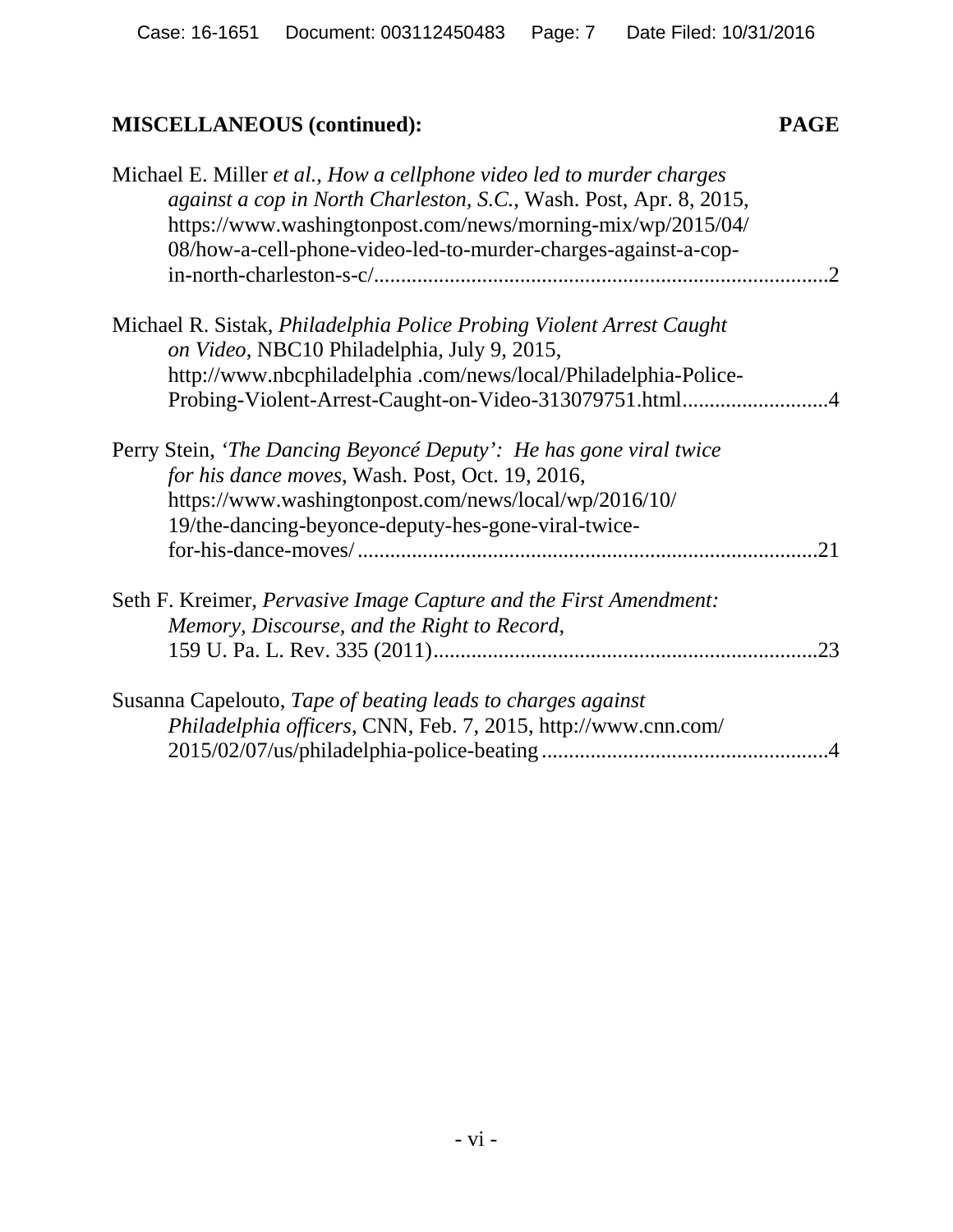## IN THE UNITED STATES COURT OF APPEALS FOR THE THIRD CIRCUIT

#### \_\_\_\_\_\_\_\_\_\_\_\_\_\_\_\_\_\_\_\_\_\_\_\_\_\_\_\_\_\_\_\_\_\_\_\_\_\_\_\_\_\_ AMANDA GERACI,

Plaintiff-Appellant

v.

CITY OF PHILADELPHIA, *et al.*,

Defendants-Appellees

#### \_\_\_\_\_\_\_\_\_\_\_\_\_\_\_\_\_\_\_\_\_\_\_\_\_\_\_\_\_\_\_\_\_\_\_\_\_\_\_\_\_\_ RICHARD FIELDS,

Plaintiff-Appellant

v.

### CITY OF PHILADELPHIA, *et al.*,

Defendants-Appellees

ON APPEAL FROM THE UNITED STATES DISTRICT COURT FOR THE EASTERN DISTRICT OF PENNSYLVANIA \_\_\_\_\_\_\_\_\_\_\_\_\_\_\_\_\_\_\_\_\_\_\_\_\_\_\_\_\_\_\_\_\_\_\_\_\_\_\_\_\_\_

\_\_\_\_\_\_\_\_\_\_\_\_\_\_\_\_\_\_\_\_\_\_\_\_\_\_\_\_\_\_\_\_\_\_\_\_\_\_\_\_\_\_

BRIEF FOR THE UNITED STATES AS *AMICUS CURIAE* IN SUPPORT OF PLAINTIFFS-APPELLANTS AND URGING REVERSAL \_\_\_\_\_\_\_\_\_\_\_\_\_\_\_\_\_\_\_\_\_\_\_\_\_\_\_\_\_\_\_\_\_\_\_\_\_\_\_\_\_\_

# **INTEREST OF THE UNITED STATES**

The United States Department of Justice (the Department) has a substantial

role in ensuring that the conduct of law enforcement officers adheres to

constitutional requirements. The Department has authority to prosecute officers

acting under color of law who violate individuals' federal rights, 18 U.S.C. 242, or

who conspire to injure an individual in the exercise of those rights, 18 U.S.C. 241.

These prosecutions may rely on bystanders' photographs or videos. See, *e.g.*,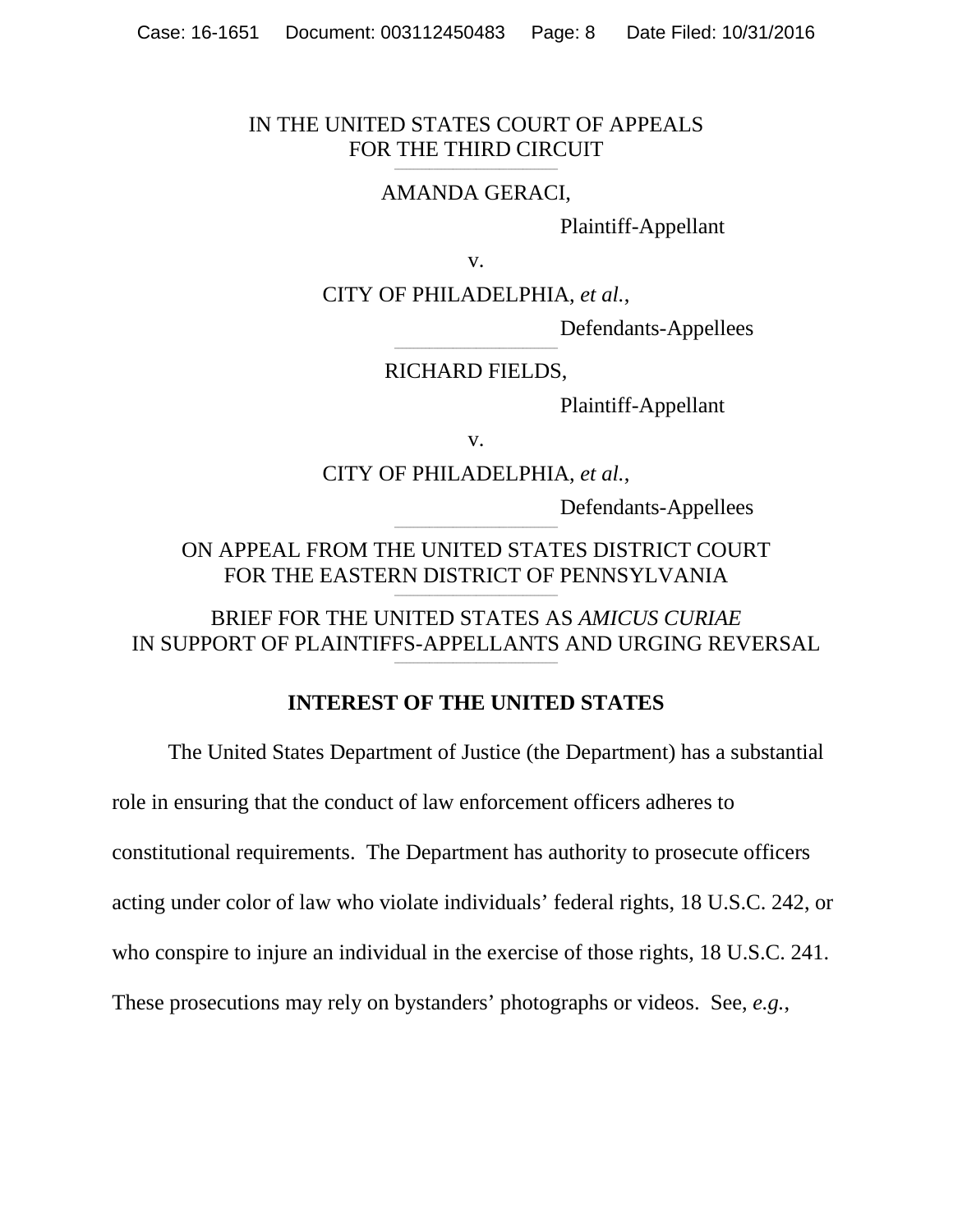*Koon* v. *United States*, 518 U.S. 81, 86-87 (1996) (describing the beating of Rodney King based on material "captured on videotape by a bystander").<sup>1</sup>

The Attorney General also has authority to seek civil relief against police departments whenever she has reasonable cause to believe that law enforcement officers have engaged in "a pattern or practice of conduct \* \* \* that deprives persons of rights, privileges, or immunities secured or protected by the Constitution or the laws of the United States," including the First Amendment. 42 U.S.C. 14141. Pursuant to this authority, the United States has secured settlements with police departments in cities across the country that have included provisions to protect the right to record police. These settlements include those in New Orleans, Louisiana; East Haven, Connecticut; Ferguson, Missouri; and—within the Third Circuit—Newark, New Jersey.<sup>2</sup>

 $\overline{a}$ 

<sup>1</sup> See also Indictment, *United States* v. *Slager*, No. 2:16-cr-00378-CRI (D.S.C. May 10, 2016), https://www.justice.gov/opa/file/850216/download (prosecution of officer for a deadly shooting); Michael E. Miller *et al.*, *How a cellphone video led to murder charges against a cop in North Charleston, S.C.*, Wash. Post, Apr. 8, 2015, https://www.washingtonpost.com/news/morningmix/wp/2015/04/08/how-a-cell-phone-video-led-to-murder-charges-against-a-copin-north-charleston-s-c/ (reporting that a bystander recorded the fatal confrontation).

<sup>2</sup> See Settlement Agreement at 20-21, *United States* v. *Town of E. Haven*, No. 3:12-cv-01652-AWT (D. Conn. Dec. 20, 2012); Consent Decree at 44-45, *United States* v. *City of New Orleans*, 35 F. Supp. 3d 788 (E.D. La. 2013) (No. 2:12-cv-01924-SM-JCW),

https://www.justice.gov/crt/about/spl/documents/nopd\_agreement\_1-11-13.pdf; (continued...)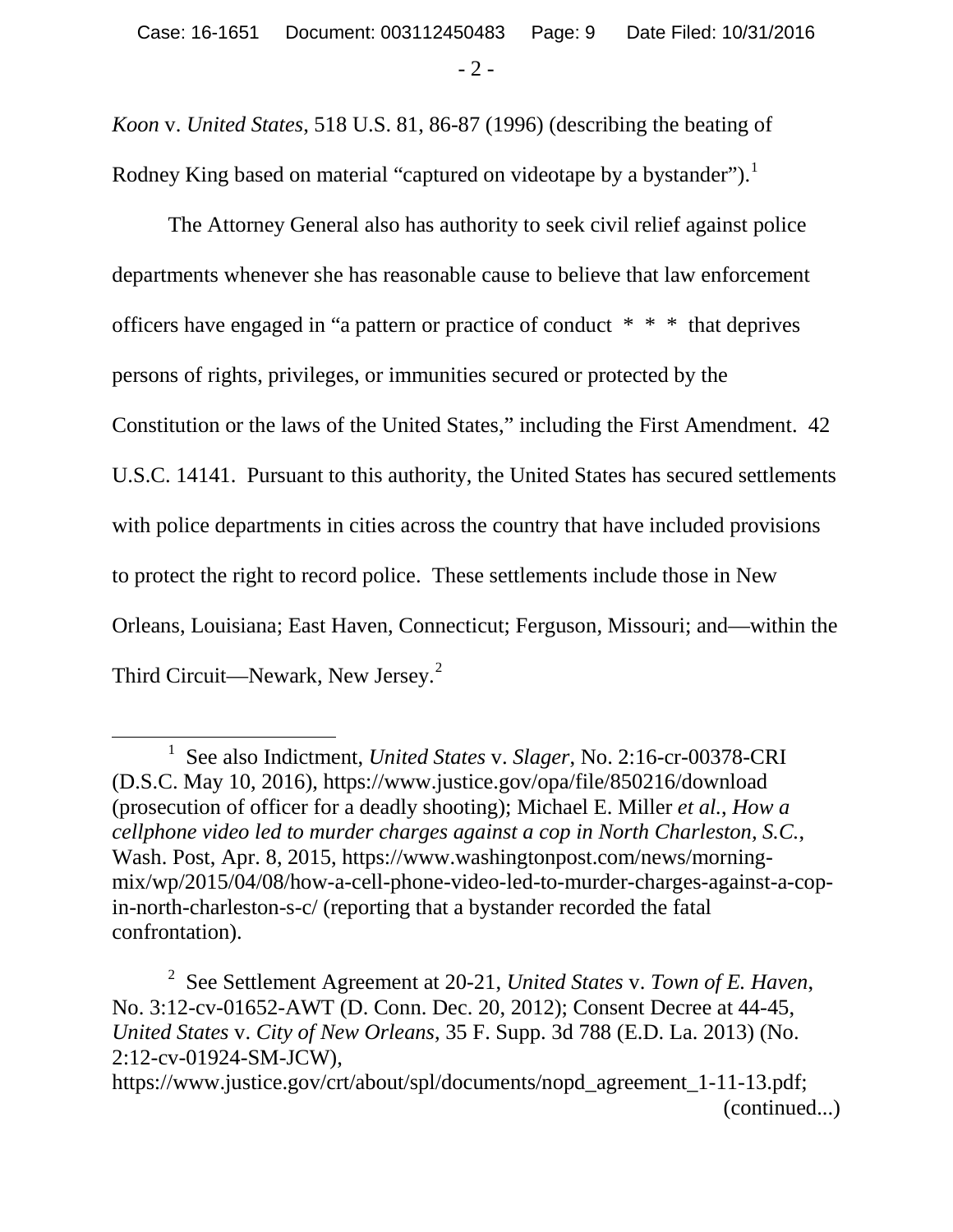Recordings of police conduct also may aid the United States' enforcement of antidiscrimination provisions in the Omnibus Crime Control and Safe Streets Act of 1968, 42 U.S.C. 3789d(c), and in Title VI of the Civil Rights Act of 1964, 42 U.S.C. 2000d. These two provisions prohibit discrimination by police departments receiving federal funds.

Even where there is no federal prosecution or other action, increased recording of police conduct furthers the United States' interest in promoting constitutional policing. It has already done so in Philadelphia. In May 2008, for example, a news helicopter filmed a traffic stop where several Philadelphia police officers pulled three men from a car and beat them. After the use of excessive force was recorded and publicized, the City disciplined its officers. Four officers were fired, and four others were punished after the incident.<sup>3</sup> More recent police activity caught on tape has also prompted local investigations and indictments in

 $\overline{a}$ 

3 Jon Hurdle, *Four Philadelphia police fired over filmed beating*, Reuters, May 19, 2008, http://www.reuters.com/article/domesticNews/idUSN1956317820080519; see also Jon Hurdle, *Police Beating of Suspects Is Taped by TV Station in Philadelphia*, N.Y. Times, May 8, 2008, http://www.nytimes.com/2008/05/08/us/08philadelphia.html?\_r=0.

<sup>(...</sup>continued)

Consent Decree at 26-30, *United States* v. *City of Ferguson*, No. 4:16-cv-000180- CDP (E.D. Mo. Apr. 19, 2016), https://www.justice.gov/crt/file/883846/download; Consent Decree at 21-22, *United States* v. *City of Newark*, No. 2:16-cv-01731- MCA-MAH (D.N.J. May 5, 2016).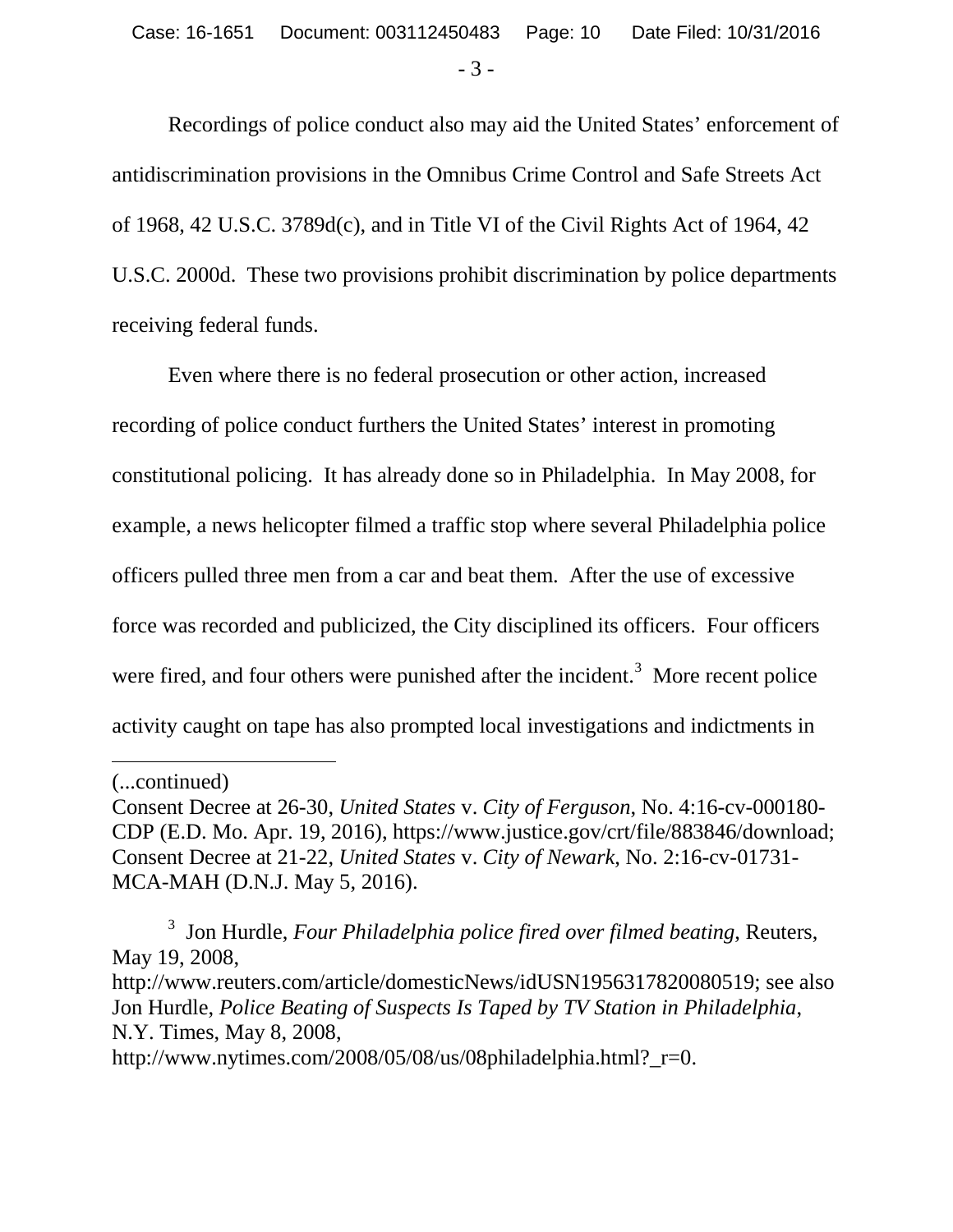Philadelphia.<sup>4</sup> And increased recording also can have a deterrent effect on misconduct by officers who know their behavior is being documented.<sup>5</sup>

The United States has consistently supported bystanders' right to record police conduct on public streets. The United States has, for example, addressed the First Amendment protections for bystanders in statements of interest filed in district courts. In *Garcia* v. *Montgomery County*, the United States argued that "recording police officers in the public discharge of their duties is protected speech" under the First Amendment. U.S. Statement of Interest at 4, *Garcia* v. *Montgomery Cnty.*, 145 F. Supp. 3d 492 (D. Md. 2015) (No. 8:12-cv-03592-JFM). The United States also filed a statement of interest in *Sharp* v. *Baltimore City Police Department*, explaining that "[t]he First Amendment protects the rights of private citizens to record police officers during the public discharge of their

 $\overline{a}$ 

<sup>4</sup> See Michael R. Sistak, *Philadelphia Police Probing Violent Arrest Caught on Video*, NBC10 Philadelphia, July 9, 2015, http://www.nbcphiladelphia.com/news/local/Philadelphia-Police-Probing-Violent-Arrest-Caught-on-Video-313079751.html; Susanna Capelouto, *Tape of beating leads to charges against Philadelphia officers*, CNN, Feb. 7, 2015, http://www.cnn.com/2015/02/07/us/philadelphia-police-beating.

<sup>5</sup> See Int'l Ass'n of Chiefs of Police (IACP), *The Impact of Video Evidence on Modern Policing: Research and Best Practices from the IACP Study on In-Car Cameras* 22-23 (2007), https://www.bja.gov/bwc/pdfs/IACPIn-CarCameraReport.pdf (IACP, *Impact of Video Evidence*).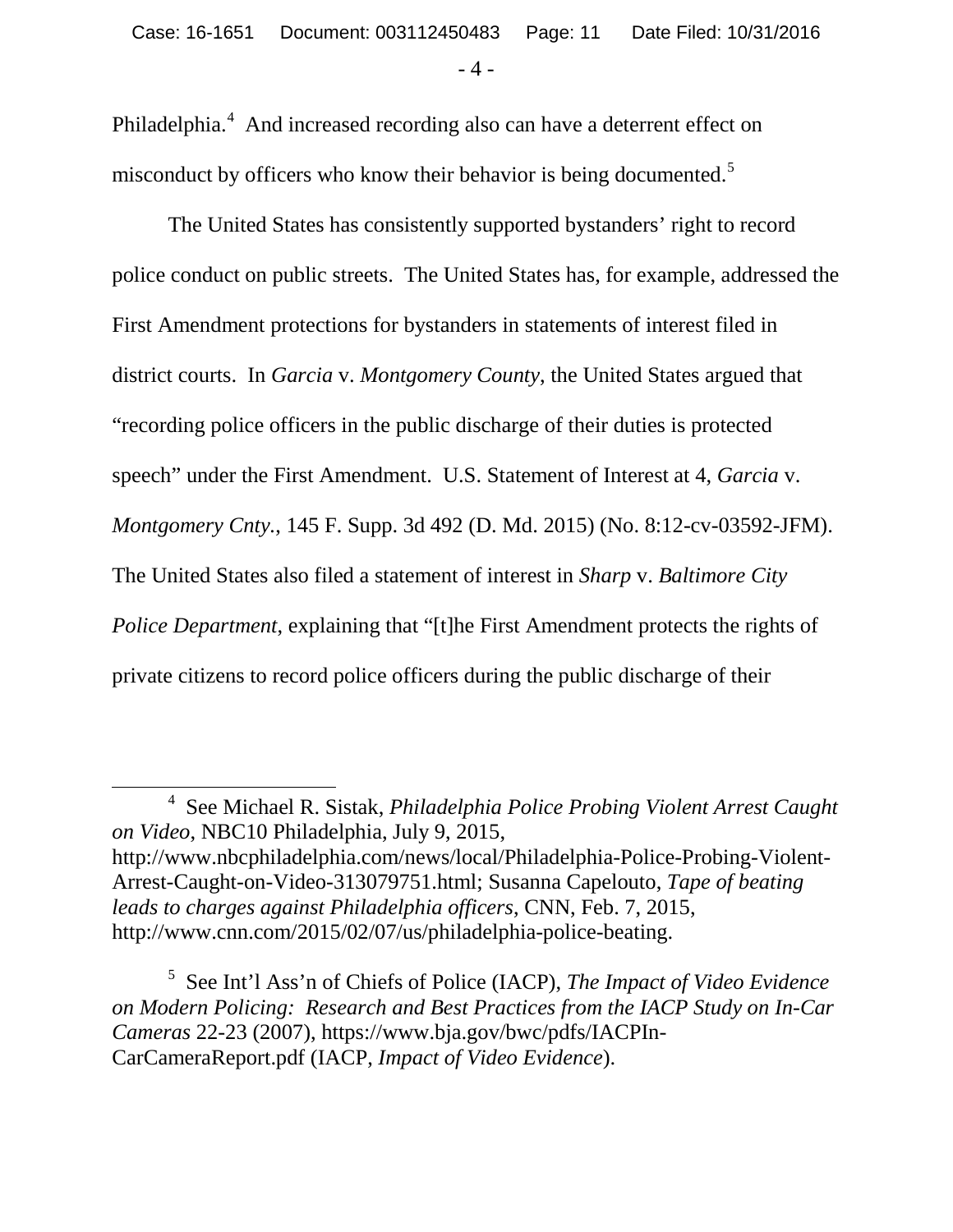duties." J.A. 1749. <sup>6</sup> In that case, the United States also issued a technical assistance letter to the parties, stating that "[r]ecording governmental officers engaged in public duties is a form of speech through which private individuals may gather and disseminate information of public concern, including the conduct of law enforcement officers."<sup>7</sup>

# **STATEMENT OF THE ISSUE**

Whether individuals must criticize or challenge police conduct to have a

First Amendment right to record officers in the public discharge of their duties. $^8$ 

# **STATEMENT OF THE CASE**

1. This case combines claims of two Philadelphians, Amanda Geraci and

Richard Fields, who recorded or attempted to record police performing their duties

 $\overline{a}$ 

 $7$  Letter from Jonathan M. Smith, Chief, Special Litig. Section, U.S. Dep't of Justice, to Mark H. Grimes, Baltimore Police Dep't, *Re: Christopher Sharp v. Baltimore City Police Department, et al.* 2 (May 14, 2012), https://www.justice.gov/sites/default/files/crt/legacy/2012/05/17/Sharp\_ltr\_5-14-12.pdf (*Sharp* letter).

<sup>8</sup> The United States does not take a position on any other issue presented in this case. This brief will use "record" and "recording" to encompass video recording, audio recording, and photographing.

<sup>6</sup> J.A. \_\_ refers to page(s) in the parties' joint appendix on appeal. "Geraci R. \_\_" refers to the district court documents in *Geraci* v. *City of Philadelphia*, No. 2:14cv5264 (E.D. Pa) by docket number. "Fields R. \_\_" refers to district court documents filed in *Fields* v. *City of Philadelphia*, No. 2:14cv4424 (E.D. Pa) by docket number.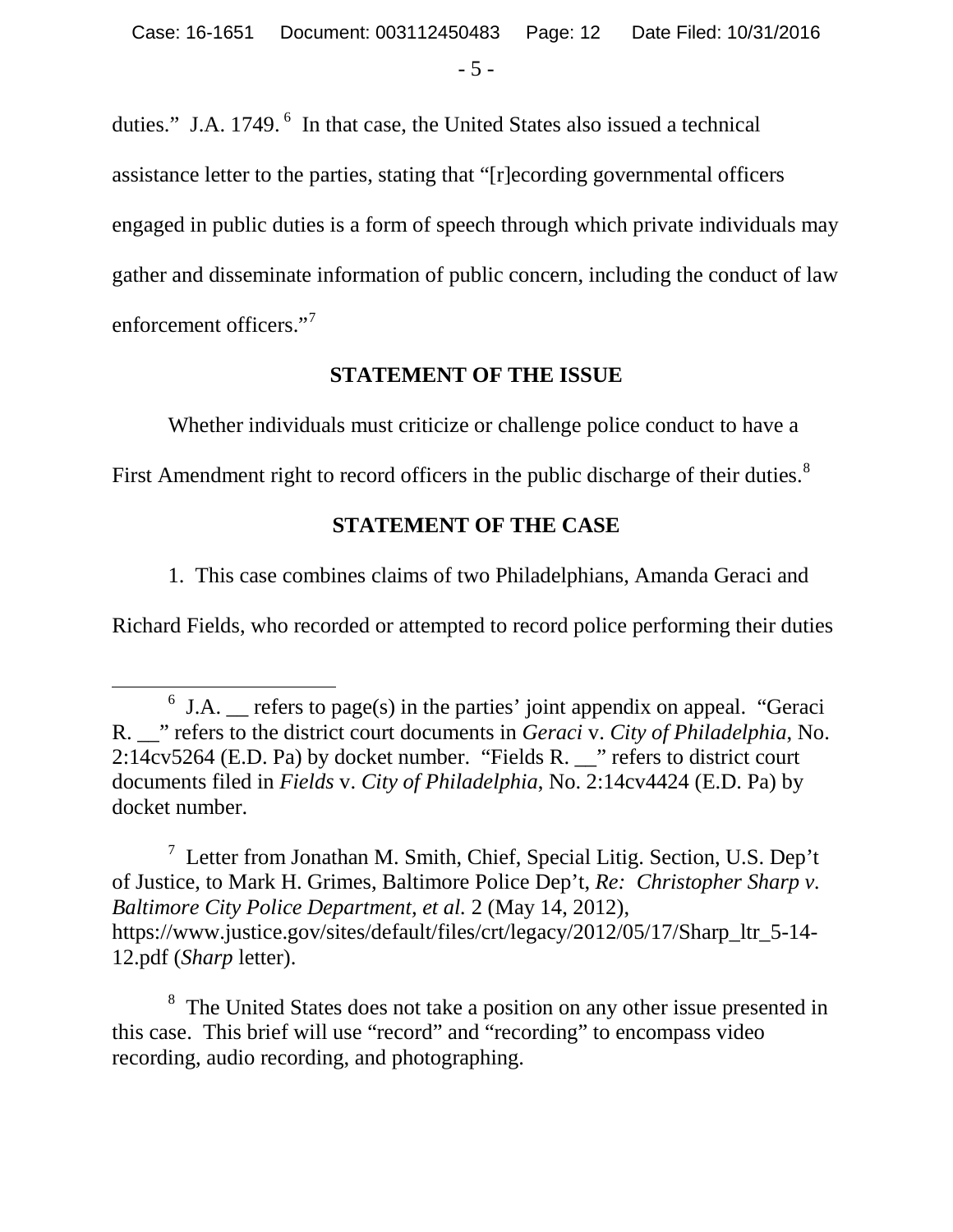on public streets—until, they alleged, the police forcibly stopped them from doing so. Because this case comes to this Court following a grant of summary judgment, their allegations must be accepted as true. *Groman* v. *Township of Manalapan*, 47 F.3d 628, 633 (3d Cir. 1995). Geraci describes herself as a "legal observer" and monitors police during protests. J.A. 9 (Feb. 19, 2016 Op.). She attended a protest near the Pennsylvania Convention Center in September 2012 and attempted, from about ten feet away, to video record police arresting a protester. J.A. 9-10 (Feb. 19, 2016 Op.); Geraci R. 1, at 5 (Compl.). An officer physically restrained her, pinning her against a nearby pillar. J.A. 10 (Feb. 19, 2016 Op.). She told the officer she was "just legal observing." J.A. 10 (Feb. 19, 2016 Op.). The officer did not cite or arrest Geraci. J.A. 10 (Feb. 19, 2016 Op.).

Fields, a university student, used his cell phone to take a picture of 20 police officers standing outside a home in September 2013. J.A. 8 (Feb. 19, 2016 Op.). An officer approached him and asked, "[d]o you like taking pictures of grown men?" J.A. 8 (Feb. 19, 2016 Op.) (brackets in original). Fields said, "No, I'm just walking by." J.A. 8 (Feb. 19, 2016 Op.). The officer asked him to leave. J.A. 8 (Feb. 19, 2016 Op.). Fields, who was about 15 feet away, refused because he felt that he had "do[ne] nothing wrong." J.A. 8 (Feb. 19, 2016 Op.). The officer detained Fields, took and searched his phone, handcuffed him, and put him in a police van. J.A. 9 (Feb. 19, 2016 Op.). The officer cited Fields for obstructing a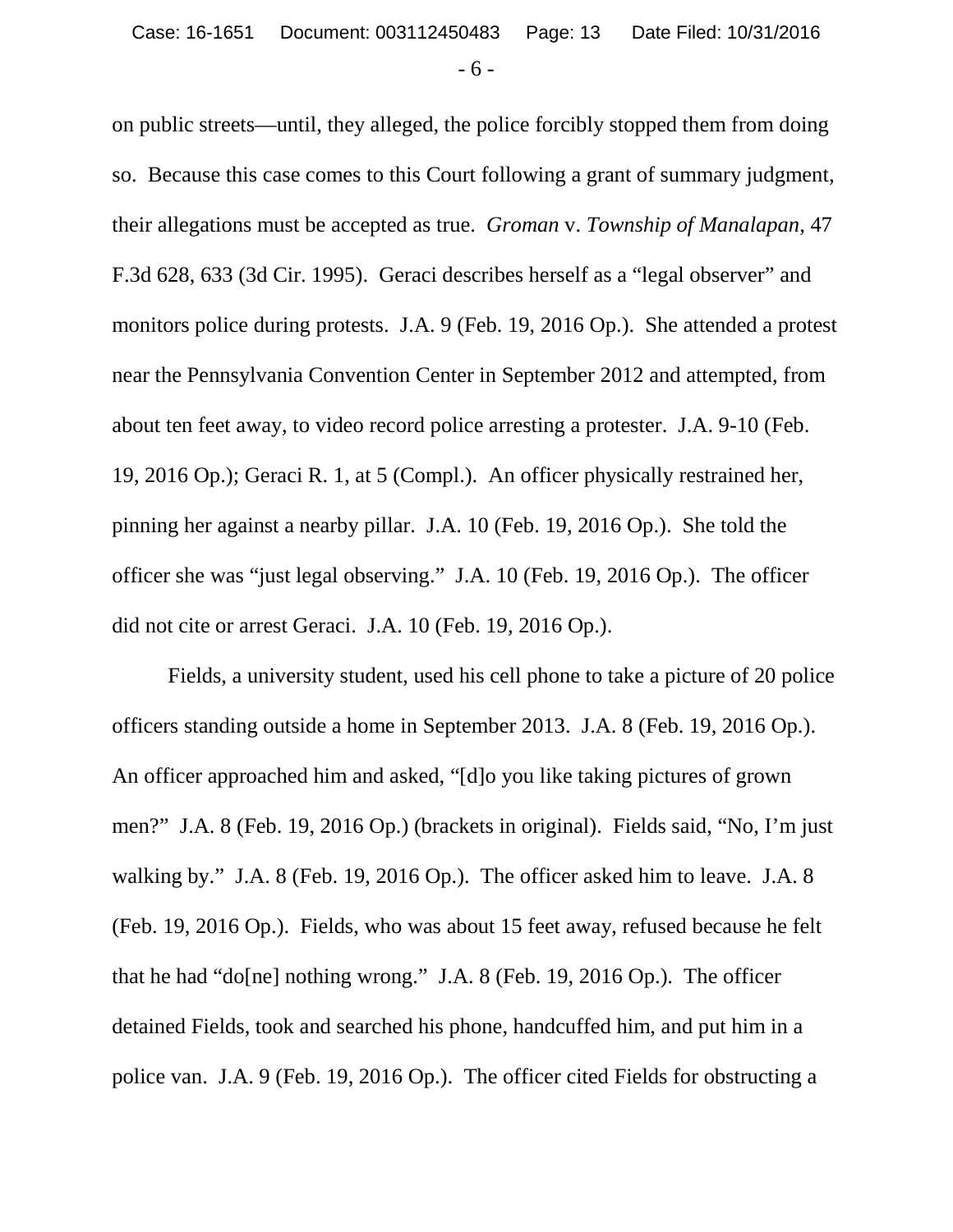public passage before returning his phone and then releasing him. J.A. 9 (Feb. 19, 2016 Op.). The officer did not appear at the court hearing for the citation. J.A. 9 (Feb. 19, 2016 Op.). Fields later reported that he took the photograph because "it was an interesting scene" and "would make a great picture." J.A. 8 (Feb. 19, 2016) Op.).

2. Both plaintiffs sued the officers and Philadelphia (the City) under 42 U.S.C. 1983, alleging retaliation for exercising their First Amendment rights to observe and record police. J.A. 9-10 (Feb. 19, 2016 Op.). They claimed that the City was liable under *Monell* v. *Department of Social Services*, 436 U.S. 658, 659 (1978), because "notwithstanding a widely publicized Department policy" protecting bystanders' First Amendment rights, "serious deficits in training, supervision, and discipline" led to "routine[]" violations of those rights. Fields R. 1, at 5 (Compl.); Geraci R. 1, at 1 (Compl.).

The district court granted summary judgment to defendants on plaintiffs' First Amendment retaliation claims, holding that there is no First Amendment right to record police without engaging in additional forms of expressive conduct. J.A. 11, 18 (Feb. 19, 2016 Op.). The court clarified that it was "not addressing a First Amendment right to photograph or film police when citizens *challenge* police conduct." J.A. 8 (Feb. 19, 2016 Op.) (emphasis added). The court found that neither Fields nor Geraci engaged in "customary expressive conduct," as each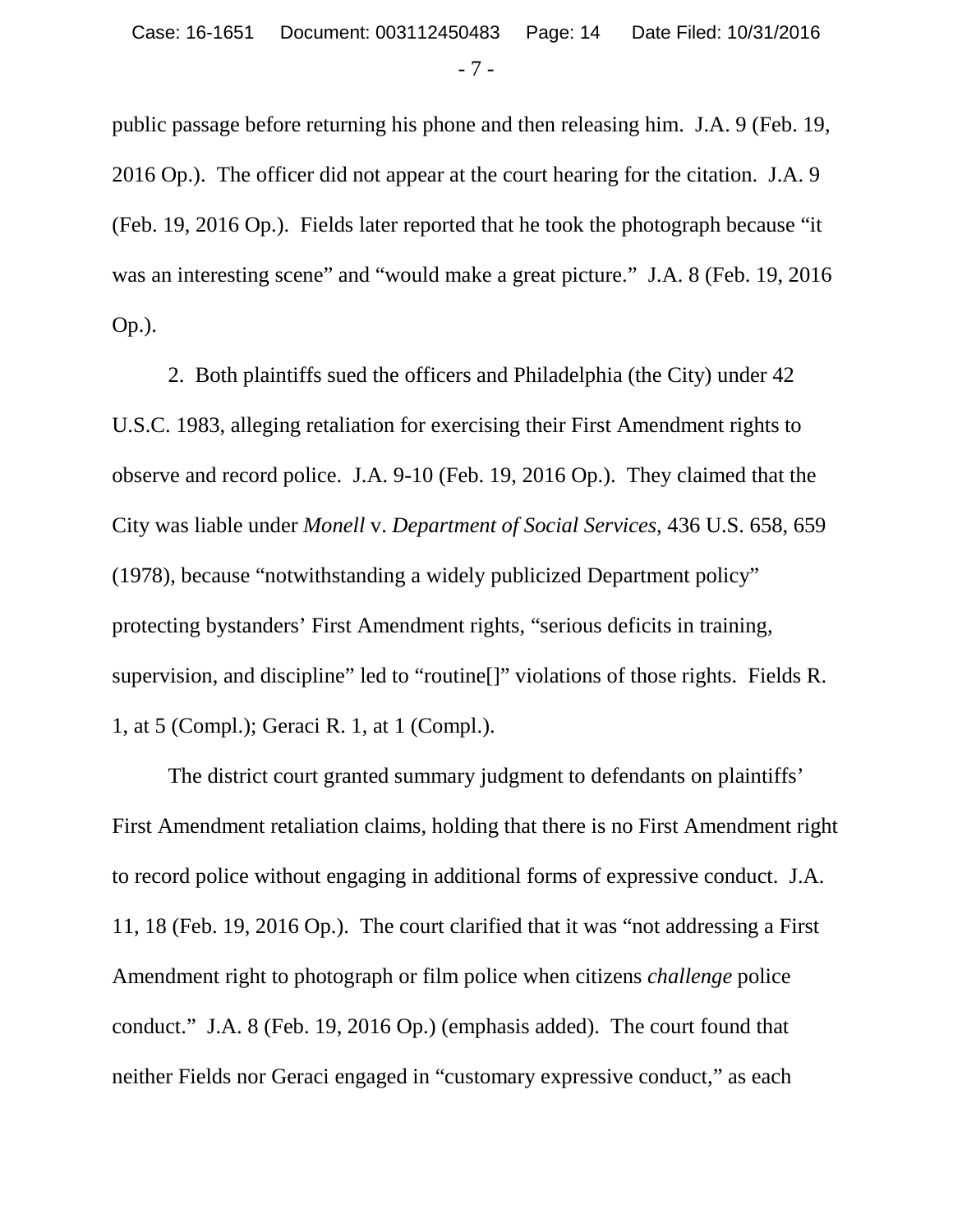merely sought to document events. J.A. 11-13 (Feb. 19, 2016 Op.). "Neither uttered any words to the effect he or she sought to take pictures to oppose police activity," the court observed (J.A. 11 (Feb. 19, 2016 Op.)), or expressed intent to share the images, (J.A. 17 (Feb. 19, 2016 Op.)). The court further found that there was "no evidence any of the officers *understood* them as communicating any idea or message." J.A. 12 (Feb. 19, 2016 Op.). The court rejected plaintiffs' arguments that because "'observing' and 'recording' police activity" are "component[s] of 'criticizing,'" they are protected activities. J.A. 13, 18 (Feb. 19, 2016 Op.).

The district court concluded that there was "no controlling authority compelling" it to recognize a "right to photograph police absent any criticism or challenge to police conduct." J.A. 7, 13 (Feb. 19, 2016 Op.). The court reasoned that case law within this Circuit supported such a conclusion. J.A. 13-16 (Feb. 19, 2016 Op.). It pointed out that in *Kelly* v. *Borough of Carlisle*, 622 F.3d 248, 260 (2010), this Court held that there was no *clearly established* First Amendment right to videotape a police officer during a traffic stop. J.A. 13 (Feb. 19, 2016 Op.). The district court explained that, in applying *Kelly*, other district courts within the Third Circuit consistently required "some element of expressive conduct or criticism of police officers" before finding a First Amendment right to record them. J.A. 14-16 (Feb. 19, 2016 Op.) (citing, among other cases, *Gaymon* v. *Borough of Collingdale*, 150 F. Supp. 3d 457 (E.D. Pa. 2015)). In a more recent, unpublished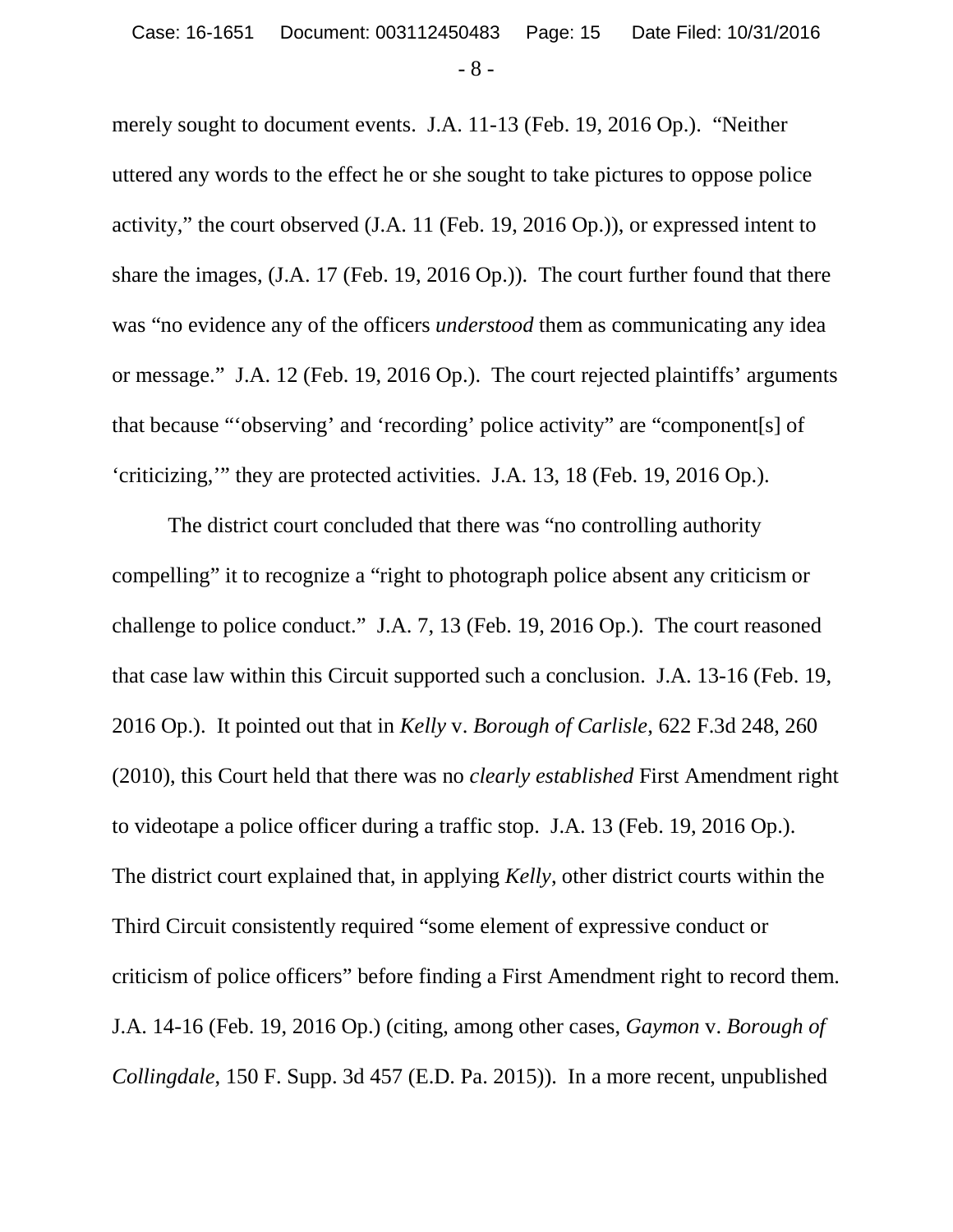decision, the district court noted, this Court affirmed a lower court's dismissal of a 42 U.S.C. 1983 action against police officers on qualified immunity grounds. J.A. 14 (Feb. 19, 2016 Op.) (citing *True Blue Auctions* v. *Foster*, 528 F. App'x 190, 193 (3d Cir. 2013)). In *True Blue Auctions*, this Court found that the district court had correctly concluded that, at the time of the underlying event, circuit "case law [did] not clearly establish a right to videotape police officers performing their official duties." J.A. 14 (Feb. 19, 2016 Op.) (quoting *True Blue Auctions*, 528 F. App'x at 193). *Other* circuits, the district court acknowledged, had supported a right to photograph police without any element of criticism, but those opinions did not align with "the present law in this Circuit." J.A. 16 (Feb. 19, 2016 Op.); see also J.A. 14 (Feb. 19, 2016 Op.) ("No Third Circuit case since *True Blue Auctions* holds there is a blanket First Amendment right to videotape or photograph officers.").

Although the district court acknowledged that Fields and Geraci needed to prove that they had a clearly established right to record police to overcome the individual officers' qualified immunity, (J.A. 11 (Feb. 19, 2016 Op.)), the court went further and held that there was no such right, (J.A. 18 (Feb. 19, 2016 Op.) ("We need not apply a qualified immunity standard as we do not find a right *ab initio.*")). Finding no violation of First Amendment rights, the court did not consider the City's potential liability under *Monell.* J.A. 11.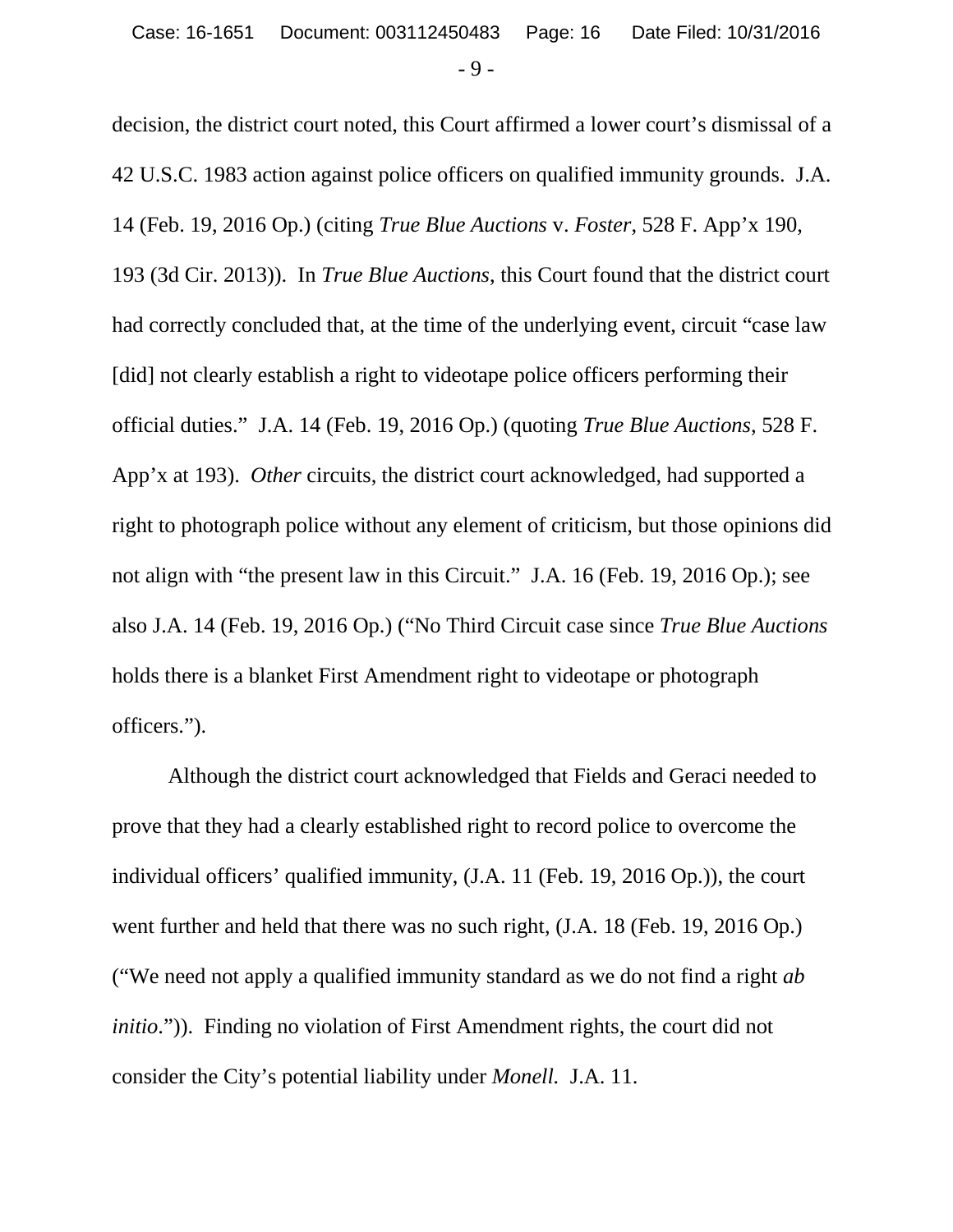- 10 -

# **SUMMARY OF ARGUMENT**

Individuals have a First Amendment right to record police officers discharging their duties in public. *Glik* v. *Cunniffe*, 655 F.3d 78, 84 (1st Cir. 2011). This right does not depend on individuals criticizing police, commenting on their behavior, or engaging in any other expressive conduct beyond making the recording. The First Amendment generally protects audio recordings, photographs, and videos as expressive works, and those works are not adequately protected if making them is prohibited. Furthermore, First Amendment protections extend to gathering information about the public activity of public servants, particularly in this context. Indeed, all the circuit courts that have addressed the issue have concluded that recording police is protected. Free flow of information about the criminal justice system ultimately "guards against the miscarriage of justice by subjecting the police, prosecutors, and judicial processes to extensive public scrutiny and criticism." *Nebraska Press Ass'n* v. *Stuart*, 427 U.S. 539, 560 (1976) (citation omitted). While limits on recording police (including time, place and manner restrictions) may be justified in certain circumstances, defendants did not offer any justification here for retaliating against the plaintiffs for recording them.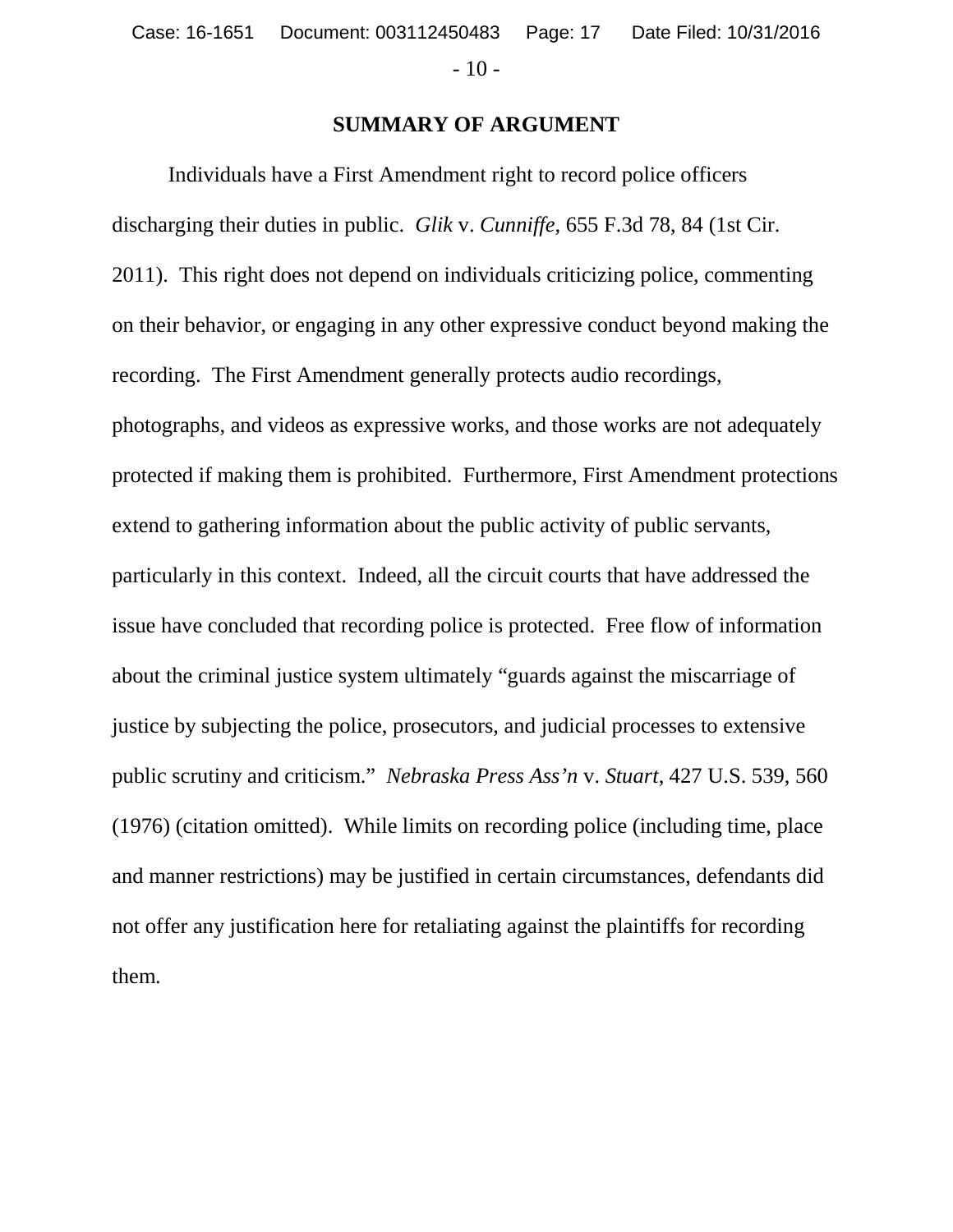- 11 -

### **ARGUMENT**

# **INDIVIDUALS HAVE A FIRST AMENDMENT RIGHT TO RECORD POLICE ACTIVITY IN PUBLIC WITHOUT HAVING TO CHALLENGE OR CRITICIZE POLICE OFFICERS' CONDUCT**

This case raises an important issue that has not yet been addressed by this Court: whether individuals have a First Amendment right to record police activity in public without criticizing police or engaging in other expressive conduct beyond making a recording. <sup>9</sup> In *Gilles* v. *Davis*, 427 F.3d 197, 212 n.14 (2005), this Court acknowledged that "videotaping or photographing the police in the performance of their duties on public property may be a protected activity." Since then, however, this Court has twice declined to decide whether such a right exists, resolving claims instead on qualified immunity grounds. *Kelly* v. *Borough of Carlisle*, 622

 $\overline{a}$ 

<sup>&</sup>lt;sup>9</sup> This case does not require any inquiry into when recording is permissible in non-public areas or when it captures non-public information. It may be that the First Amendment right to record police officers in public is subject to reasonable time, place, or manner restrictions, see *Glik* v. *Cunniffe*, 655 F.3d 78, 82, 84 (1st Cir. 2011); *Smith* v. *City of Cumming*, 212 F.3d 1332, 1333 (11th Cir.), cert. denied, 531 U.S. 978 (2000), or to a standard of scrutiny under which some restrictions will be permissible in light of significant governmental interests, see *American Civil Liberties Union of Ill.* v. *Alvarez*, 679 F.3d 583, 604-605 (7th Cir.), cert. denied, 133 S. Ct. 651 (2012). The United States does not take a position on those subsidiary questions in this brief because it is unnecessary to do so to resolve this case. In their summary judgment papers in the district court, the defendants did not offer any justification for retaliating against the plaintiffs for recording them. In the absence of any asserted justification, the defendants cannot satisfy any potentially applicable standard of First Amendment scrutiny. For that reason, to dispose of this appeal this Court need only decide that the First Amendment applies to recording police officers in public, regardless of whether the recorder engages in speech or conduct critical of the police.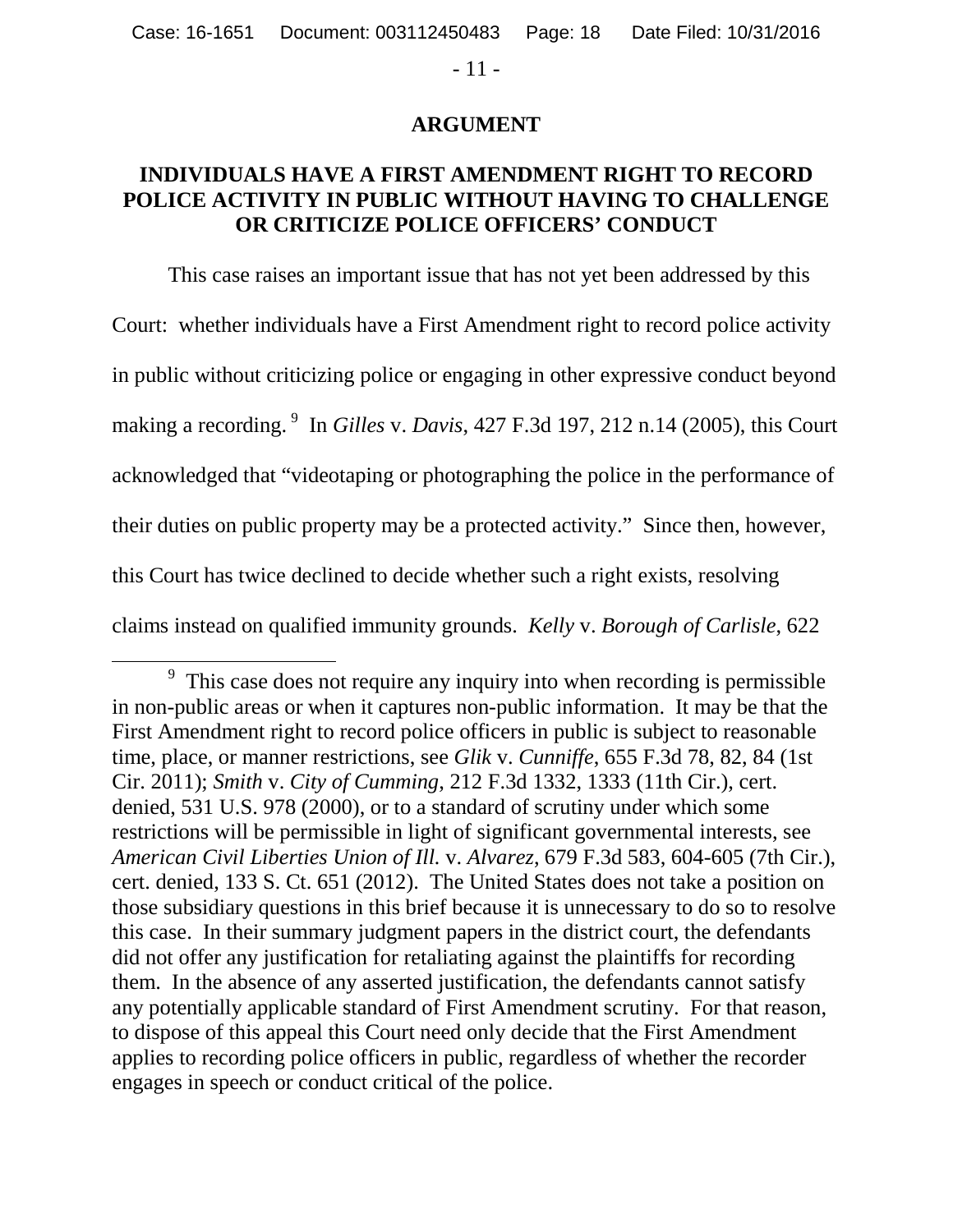F.3d 248, 262-263 (2010); *True Blue Auctions* v. *Foster*, 528 F. App'x 190, 191- 193 (2013).Because this issue has repeatedly arisen in this Circuit in recent years, resolution of whether the right exists in the first place would aid police, bystanders, and courts as they confront similar circumstances in the future.

#### *A. The First Amendment Protects Activities That Enable Speech*

The Constitution protects non-speech actions "intimately related to expressive conduct protected under the First Amendment." *Arcara* v. *Cloud Books, Inc.*, 478 U.S. 697, 706-707 & n.3 (1986). Accordingly, the First Amendment protects activities that, while not inherently expressive, "*enable*[] speech." *Nixon* v. *Shrink Mo. Gov't PAC*, 528 U.S. 377, 400 (2000) (Breyer, J., concurring). One example is donating to a political campaign. "[A] decision to contribute money to a campaign is a matter of First Amendment concern—not because money *is* speech (it is not); but because it *enables* speech." *Ibid.* Protections for these speech-enabling activities recognize that government action "to control or suppress speech may operate at different points in the speech process." *Citizens United* v. *Federal Election Comm'n*, 558 U.S. 310, 336 (2010). Protecting first steps, such as procurement of ink and paper for a news publisher, safeguards subsequent expression. See *Minneapolis Star & Tribune Co.* v. *Minnesota Comm'r of Revenue*, 460 U.S. 575, 582 (1983) (holding that a tax on ink and paper "burdens rights protected by the First Amendment").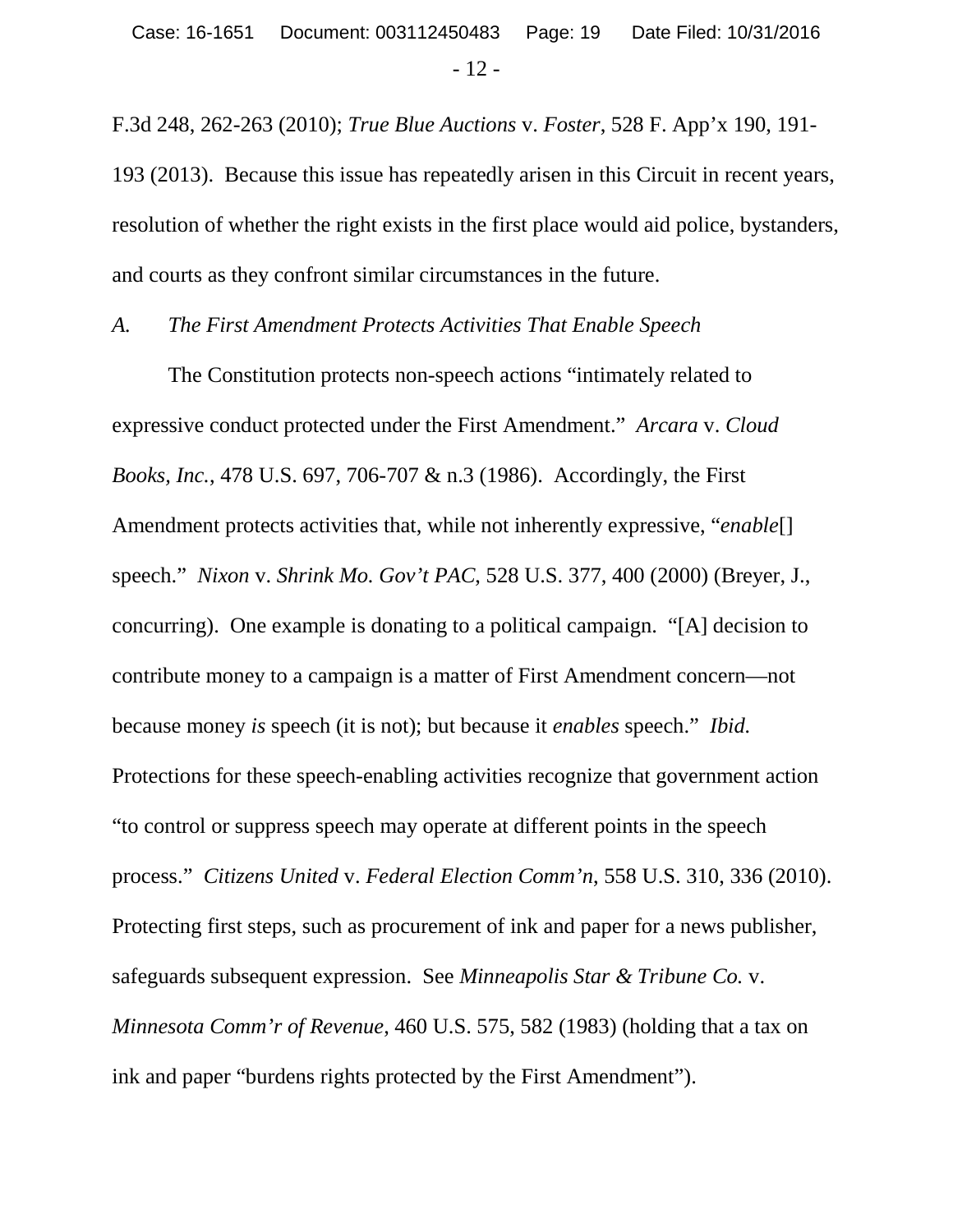In this case, photographing, video recording, or audio recording police activities is protected because each recording act enables production of an expressive work. The act of recording also is protected as an informationgathering activity that enables later protected speech. This information gathering enables subsequent critical commentary on police activities, including documentaries, news reports, or complaints to oversight authorities.

# *1. First Amendment Protection For Photographs And Videos Extends To Their Production*

a. Photographs, videos, and other recordings are inherently expressive works meriting First Amendment protection. The Supreme Court has "long recognized" that constitutional "protection does not end at the spoken or written word." *Texas* v. *Johnson*, 491 U.S. 397, 404 (1989). Other forms of communication and "purely expressive activities" are also protected. See *Anderson* v. *City of Hermosa Beach*, 621 F.3d 1051, 1060-1062 (9th Cir. 2010). Thus a statute regulating "'visual [and] auditory depiction[s],' such as photographs, videos, or sound recordings" warrants First Amendment scrutiny. See *United States* v. *Stevens*, 559 U.S. 460, 468 (2010) (brackets in original; citation omitted) (noting such a statute is "presumptively invalid" (citation omitted)). Photographs, in particular, are among those objects courts have distinguished as inherently communicative. "[P]aintings, photographs, prints and sculptures \* \* \* always communicate some idea or concept to those who view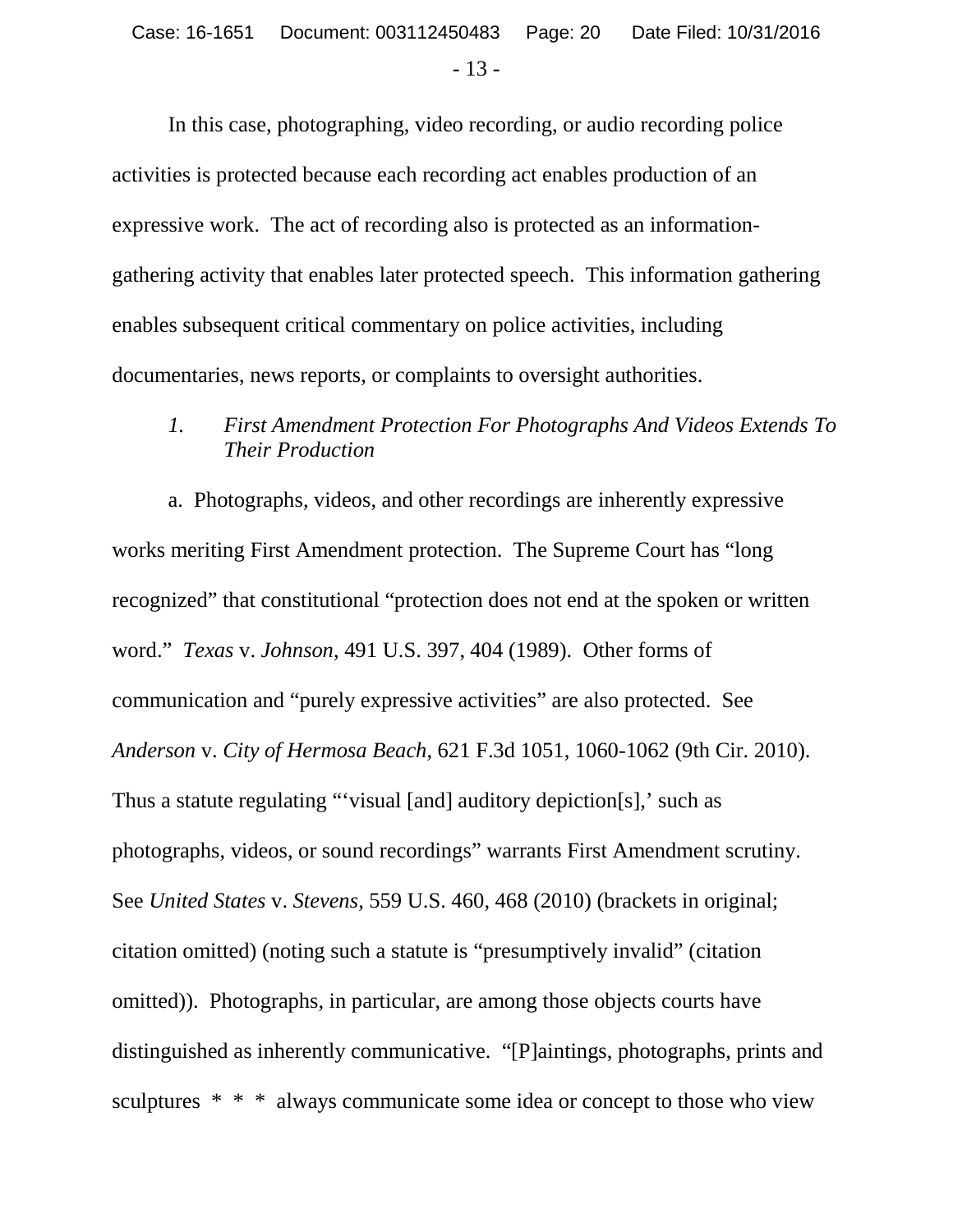[them]," the Second Circuit has explained, "and as such are entitled to full First Amendment protection." *Bery* v. *City of N.Y.*, 97 F.3d 689, 696 (1996), cert. denied, 1520 U.S. 1251 (1997). Because photographs and videos are inherently expressive, they do not need an additional indication of expression (such as a criticism) to qualify as protected speech.

Photographing, video recording, and audio recording generally involve creative choices. A photographer controls "[e]lements of originality," including "lighting, angle, selection of film and camera, \* \* \* and almost any other variant involved." *Rogers* v. *Koons*, 960 F.2d 301, 307 (2d Cir.), cert. denied, 506 U.S. 934 (1992). A photographic portrait, as this Court has observed, "does not simply convey information about a few objective characteristics of the subject but may also convey more complex and indeterminate ideas" and may qualify as a work of art. *Southco, Inc.* v. *Kanebridge Corp.,* 390 F.3d 276, 284 (2004) (en banc), cert. denied, 546 U.S. 813 (2005). Fields's photograph incorporated his choices of subject, angle, and framing. Geraci's video would have involved similar elements.

Even where a finished work entails minimal creative action and relies instead on selection of visual elements from the environment, it is still protected. The Supreme Court has recognized that speech need not be original to qualify as expression for First Amendment purposes. Editorial choices are protected. "Cable operators, for example, are engaged in protected speech activities even when they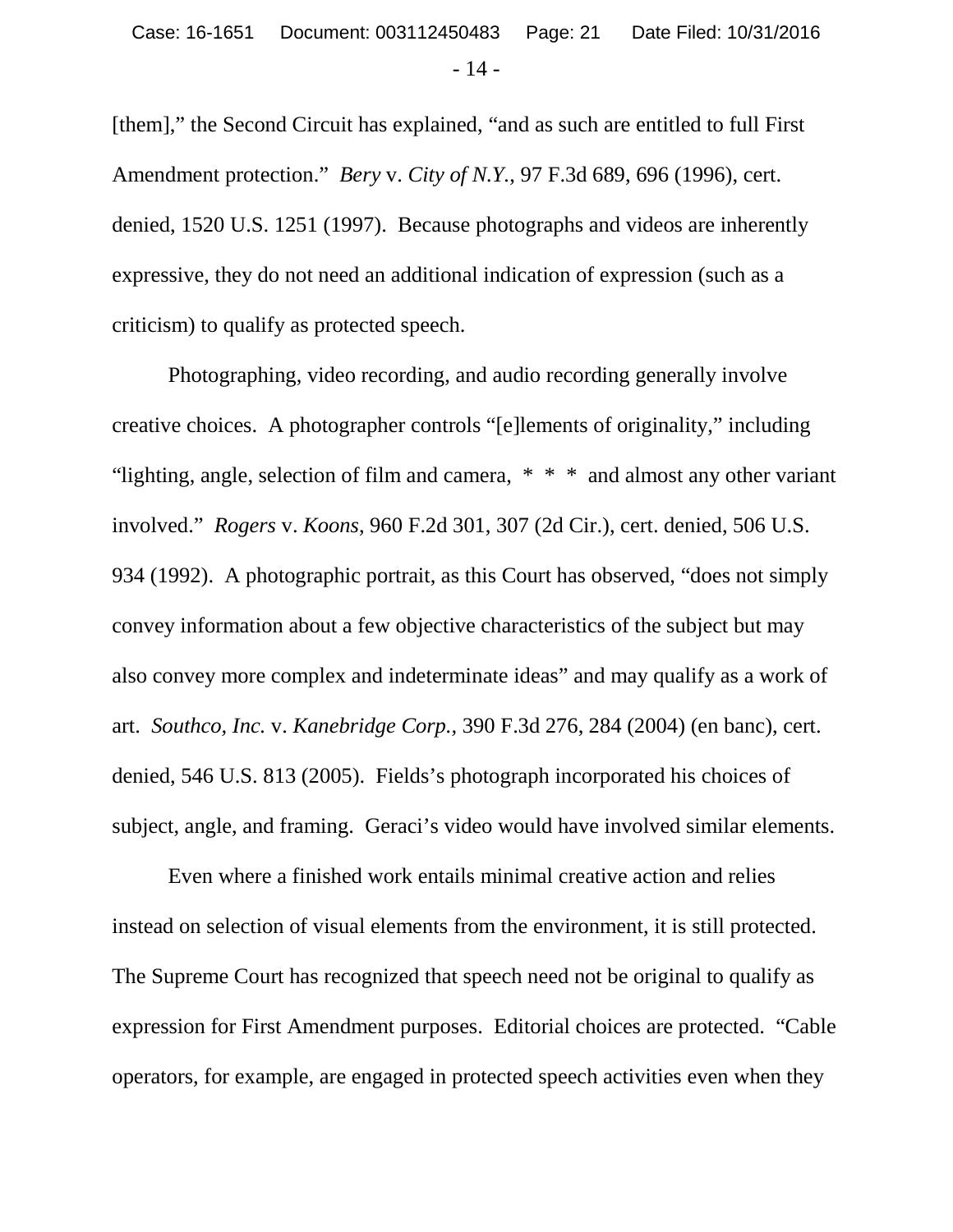only select programming originally produced by others." *Hurley* v. *Irish-Am. Gay, Lesbian & Bisexual Grp. of Bos.*, 515 U.S. 557, 570 (1995). The First Amendment protects pure communication whether it is active or passive and encompasses "the right to *receive* information and ideas." *Kleindienst* v. *Mandel*, 408 U.S. 753, 762- 763 (1972) (emphasis added; citation omitted). Even mere possession of literature, for example, is protected, as is listening to a speech or tuning in to television broadcasts. *Ibid.*; *Red Lion Broad. Co.* v. *FCC*, 395 U.S. 367, 390 (1969); *Stanley* v. *Georgia*, 394 U.S. 557, 564 (1969); *Thomas* v. *Collins*, 323 U.S. 516, 534 (1945).

It cannot be said that a final recording deserves First Amendment protection, but that the act of recording does not. Courts are rightly reluctant to separate "the process of creating a form of *pure* speech (such as writing or painting) and the product of these processes (the essay or the artwork) in terms of the First Amendment protection afforded." *Anderson*, 621 F.3d at 1061. A government could not, as a practical matter, ban videography and photography without also banning videos and photographs. In an analogous case the Ninth Circuit considered and rejected arguments that the business of tattooing, unlike the resulting tattoo, is not expressive and therefore not entitled to full First Amendment protection. *Id*. at 1061-1062. The court held that the tattoo and its production could not be meaningfully separated. *Id.* at 1062. "[A]s with writing or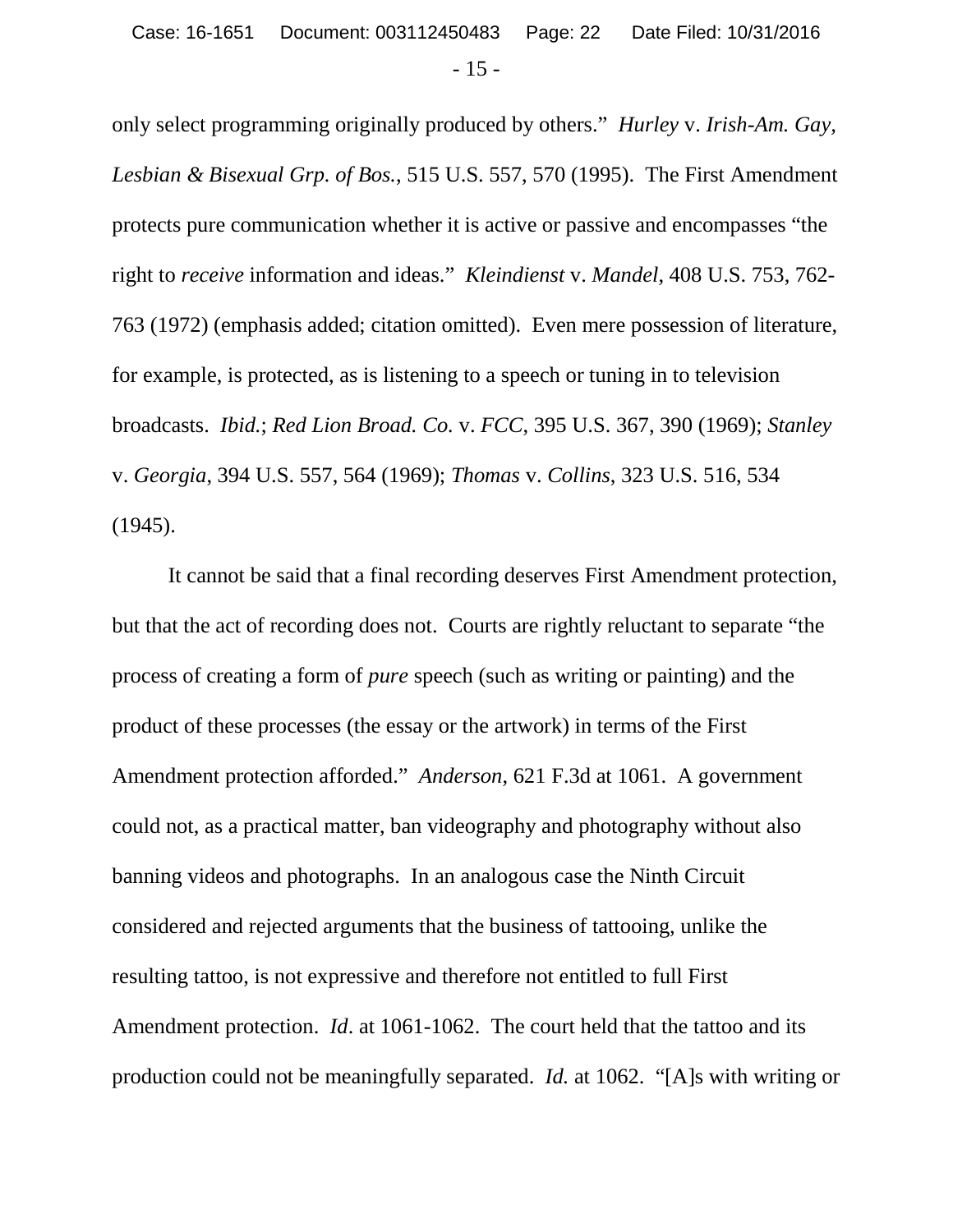painting," the court explained, "the tattooing process is inextricably intertwined with the purely expressive product (the tattoo), and is itself entitled to full First Amendment protection." *Ibid.* Accordingly, courts have "never seriously questioned that the processes of writing words down on paper, painting a picture, and playing an instrument are purely expressive activities" entitled to the same protections as are their products—newspapers, paintings, and music. *Ibid.* In Fields's and Geraci's situation, the process of photography and videography cannot be separated from the expressions they create: photographs and videos.

b. Fields's and Geraci's recording activities are entitled to First Amendment protection even though the court found that they did not engage in expressive conduct beyond the act of recording itself.<sup>10</sup> A requirement for a probable audience or an expressive goal is particularly unworkable in the context of bystanders' recordings of police.

First, and perhaps most important for the bystander who spontaneously takes out a cellphone camera when spotting a commotion, the bystander may not know the value and potential use of her work until the scene she captures has played itself out. Indeed, its significance may not emerge until much later—when the

 $\overline{a}$ 

<sup>&</sup>lt;sup>10</sup> In the United States' view, the district court clearly erred in finding that Geraci expressed no intent to criticize police. At least after she told the officer that she was "legal observing" (J.A. 10 (Feb. 19, 2016 Op.)), the potential for criticism of police conduct was clear. But this Court need not evaluate the district court's findings on intent. Instead, it should hold that no such findings are needed.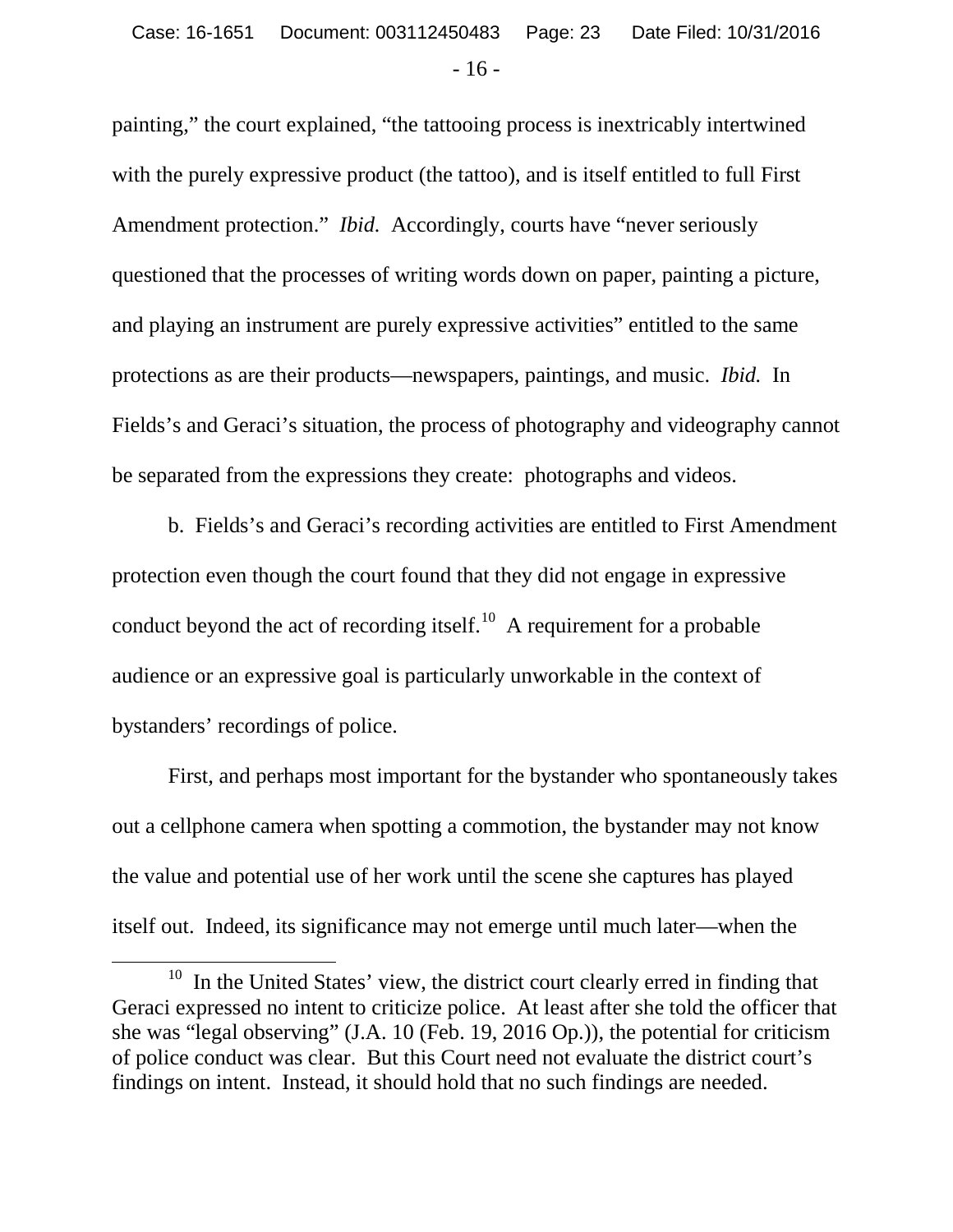event subsequently stirs controversy. See, *e.g.*, *Lambert* v. *Polk Cnty.*, 723 F. Supp. 128, 130-131 (S.D. Iowa 1989) (noting bystander's video of a street fight became newsworthy when a participant later died).

Second, the bystander may not wish to confront police with her assessment of their conduct and her plans to publicize their behavior. Yet the district court's decision in this case would *require* a confrontation, as a practical matter. In distinguishing this case from those where recording was protected, the court pointed to *Gaymon* v. *Borough of Collingdale*, 150 F. Supp. 3d 457 (E.D. Pa. 2015), "where plaintiff videotaped police while verbally protesting police harassing her husband." J.A. 14 (Feb. 19, 2016 Op.). The woman was effectively informing police that her videography was intended as a criticism. But obviously not every bystander is so bold as to engage police in an argument; nor would it be wise to incentivize such behavior as a prerequisite for the right to record.

Finally, as a practical matter, there may be no opportunity for the bystander to express her objectives. Geraci, for example, was able to explain she was "legal observing" only after the officer forcibly restrained her and blocked her from recording. J.A. 10 (Feb. 19, 2016 Op.). And if there was a requirement for a contemporaneous justification as the district court assumed, officers would have an additional incentive to shut down recording quickly, before a bystander can provide any account of her intentions. This rule could lead to further practical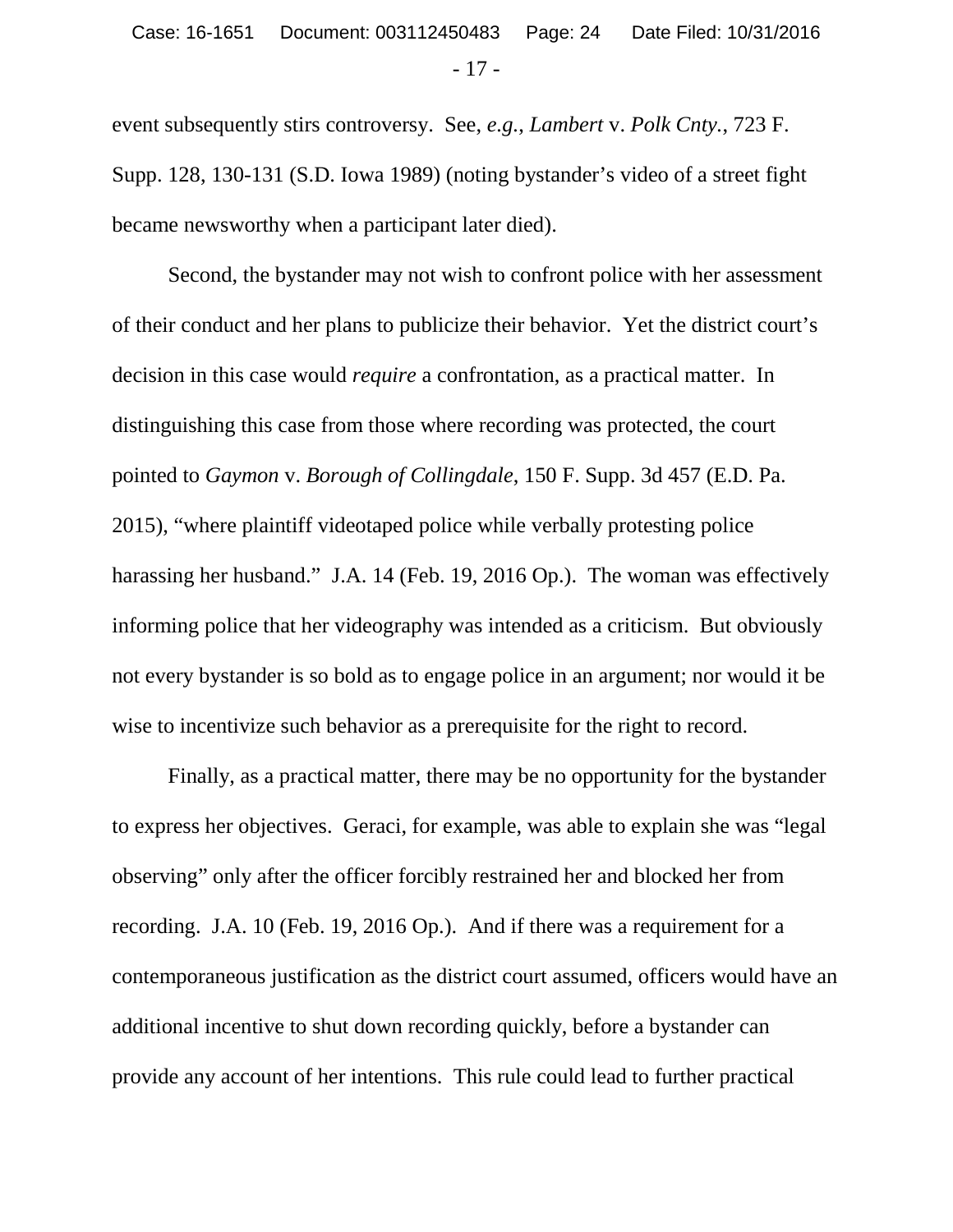problems where an officer later denies hearing a bystander's proffered explanation before stopping the recording.

c. The district court's requirement that bystanders express their intent when recording is in considerable tension with the Supreme Court's recent decision in *Heffernan* v. *City of Paterson*, 136 S. Ct. 1412 (2016). There, the Court held that an appropriate First Amendment analysis must consider the *consequences* of government suppression, rather than the subjective, expressive intent of the speaker. See *id*. at 1418-1419. As the Court explained, "the First Amendment begins by focusing upon the activity of the Government" and not of an individual. *Id.* at 1418. The Court held that a local government violated an employee's First Amendment rights by firing him for *perceived* political activity, even though the employee was not politically engaged when he was observed picking up a campaign sign as an errand for his bedridden mother. *Id.* at 1416, 1418. Heffernan, like Fields here, disclaimed any expressive intent. *Id.* at 1416.

Regardless of whether the employee in *Heffernan* or the plaintiffs in this case intended to engage in expression, the government's restriction has a chilling effect on speech. The "constitutional harm" at issue in these circumstances "consists in large part of discouraging [others] \* \* \* from engaging in protected activities." *Heffernan*, 136 S. Ct. at 1419; see also *Keyishian* v. *Board of Regents of Univ. of N.Y.*, 385 U.S. 589, 604 (1967). Police confrontations to prevent or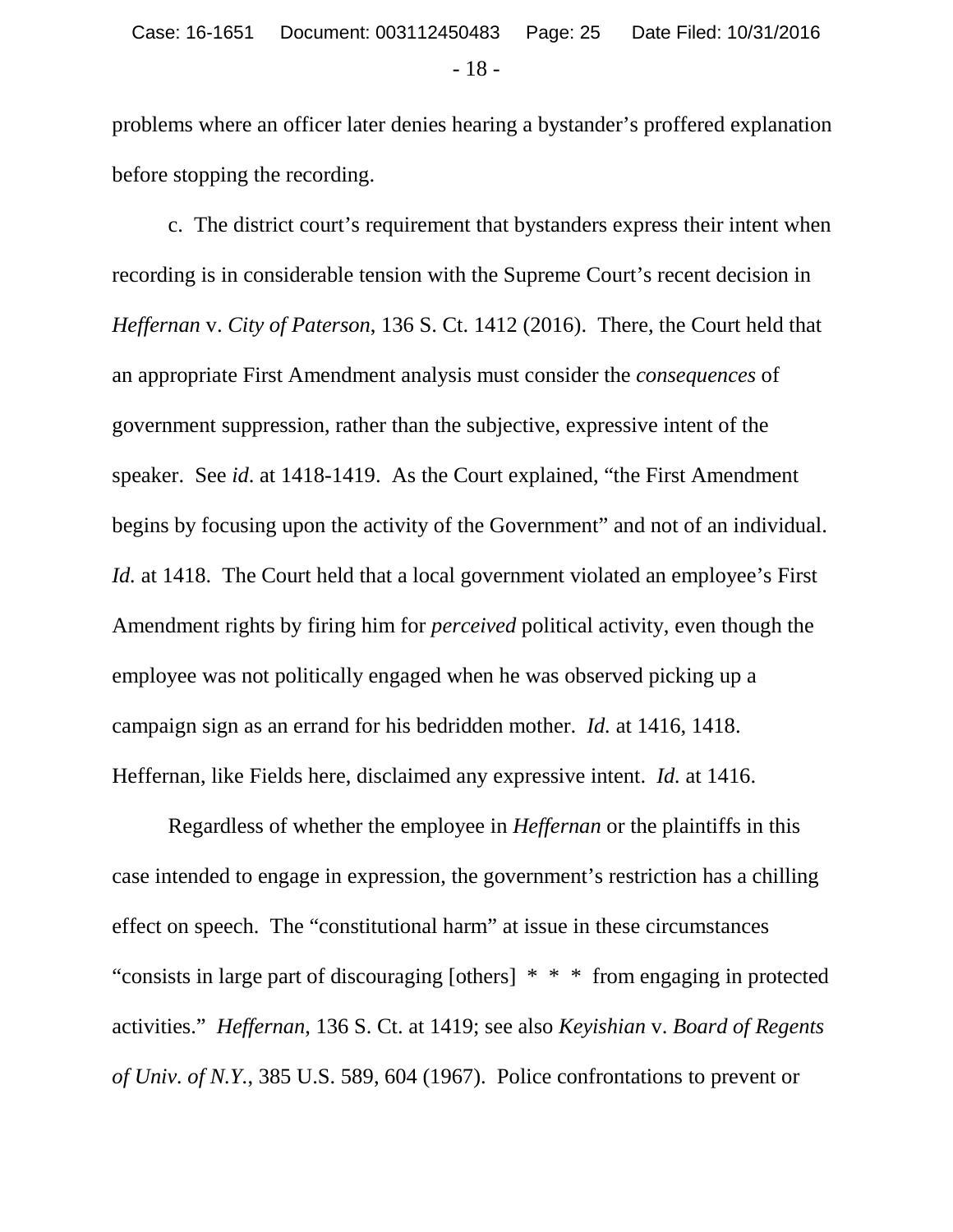punish recording have, as their consequence, a chilling effect on speech because they discourage even bystanders who would be inclined to engage in expressive conduct from recording. These are important First Amendment harms even if Fields and Geraci did not orally challenge or criticize police while recording and even if they did not express an intent to share their recordings with others.

*2. The First Amendment, As Construed By Longstanding Supreme Court Precedent, Generally Prohibits Government Interference With Information-Gathering Activities*

Even if the First Amendment does not protect recording as a necessary step in creating an inherently expressive work (in this case, a photograph or video), Fields's and Geraci's recording activities may nonetheless be protected as information gathering. The Supreme Court has explained that "the First Amendment goes beyond protection of the press and the self-expression of individuals to prohibit government from limiting the stock of information from which members of the public may draw." *First Nat'l Bank* v. *Bellotti*, 435 U.S. 765, 783 (1978).

Gathering of public information is protected because it enables critical commentary on public affairs. "[W]ithout some protection for seeking out the news," the Supreme Court has explained, "freedom of the press could be eviscerated." *Branzburg* v. *Hayes*, 408 U.S. 665, 681 (1972). Especially in modern times, recording is a first step in "seeking out the news." See *ibid.* It often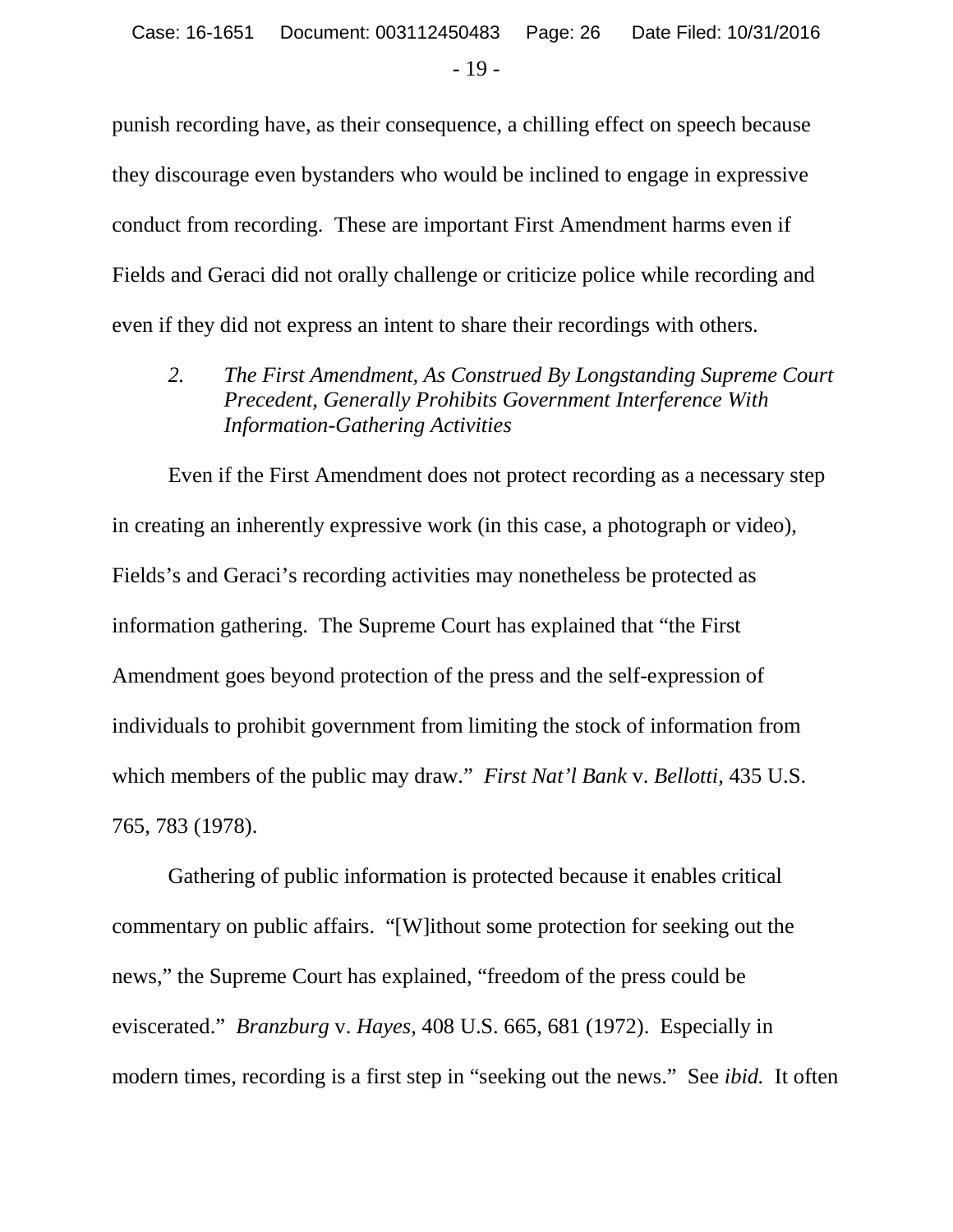serves as "the front end of the speech process" by documenting and preserving events the speaker intends to evaluate and criticize. See *American Civil Liberties Union of Ill.* v. *Alvarez*, 679 F.3d 583, 596 (7th Cir.), cert. denied, 133 S. Ct. 651 (2012). "Whatever differences may exist about interpretations of the First Amendment, there is practically universal agreement that a major purpose of that Amendment was to protect the free discussion of governmental affairs." *Mills* v. *Alabama*, 384 U.S. 214, 218 (1966); see also *Snyder* v. *Phelps*, 562 U.S. 443, 451- 452 (2011) (explaining "[s]peech on matters of public concern  $* * *$  occupies the highest rung of the hierarchy of First Amendment values" and lies "at the heart of the First Amendment's protection") (citations omitted).

Recordings of public police activities such as Fields's and Geraci's can serve as the raw materials for an assessment of the criminal justice system. As is clear from the United States' enforcement experience, see pp. 1-4, *supra*, recordings of police conduct (when later publicized or given to the proper authorities) may aid prosecutions, enable institutional discipline, promote constitutional policing, and facilitate government reform. Recordings also may help exonerate officers who have acted appropriately and may help deter baseless complaints, preserving government resources for situations where discipline or reform is truly warranted.<sup>11</sup>

 $\overline{a}$ 

<sup>11</sup> See IACP, *Impact of Video Evidence* 23-24 (reporting that numbers of complaints sustained against officers decreased in many departments after in-car (continued...)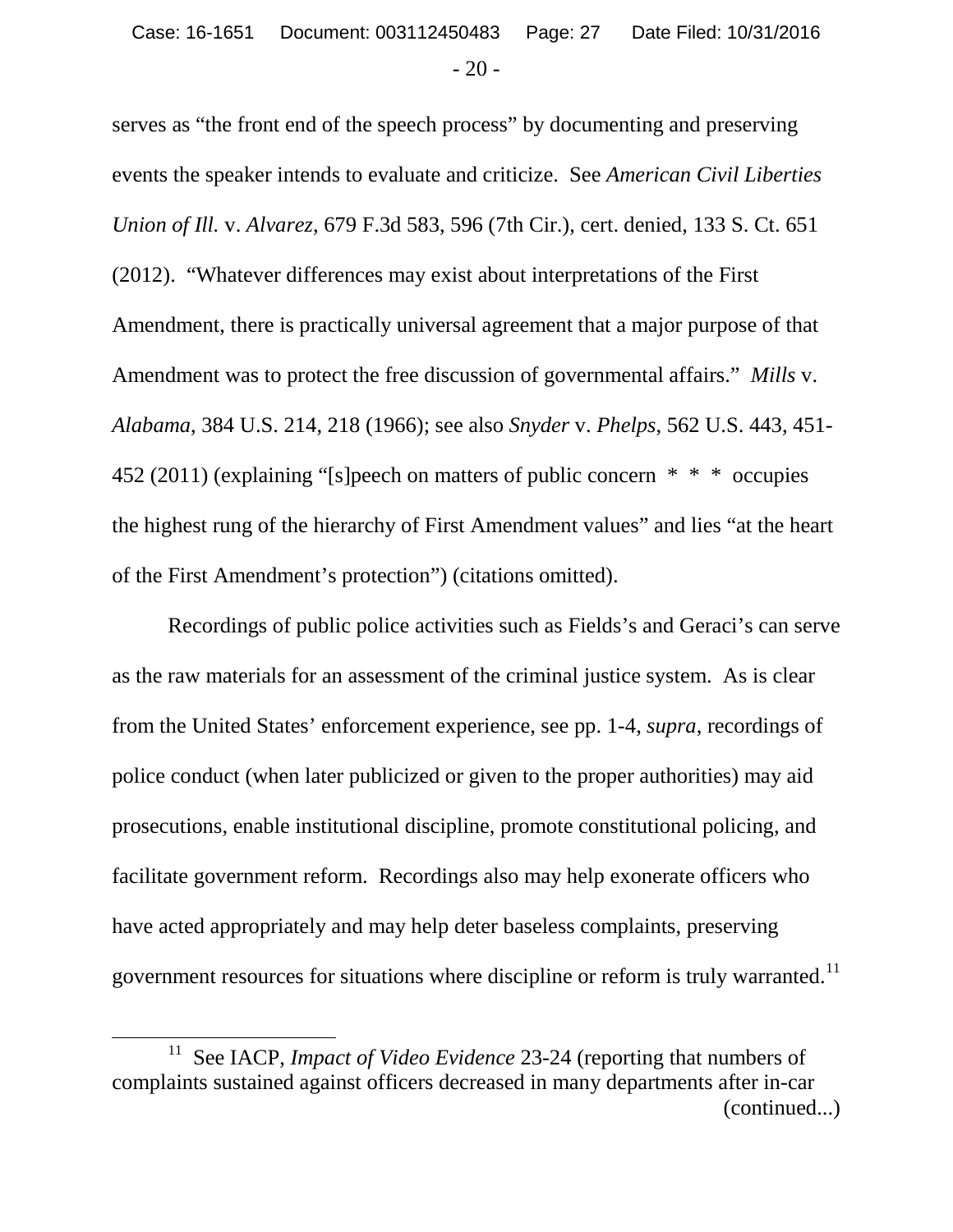Members of the public also record and publicize officers' commendable actions.

Such recordings enhance confidence in law enforcement and improve community

relations.12 These uses of bystanders' recordings are social benefits the First

Amendment was intended to secure.

Because recording is often the first step in speech about police conduct,

denying bystanders the right to record would eliminate those materials that prove

(...continued)

 $\overline{a}$ 

cameras were adopted); Luciana Lopez, *Tigard police cars are now recording it all*, The Oregonian, Sept. 29, 2005, at 01 (reporting local police official's opinion that video footage can quickly disprove unfounded allegations of officer misconduct).

12 See, *e.g.*, Perry Stein, *'The Dancing Beyoncé Deputy': He has gone viral twice for his dance moves*, Wash. Post, Oct. 19, 2016, https://www.washingtonpost.com/news/local/wp/2016/10/19/the-dancing-beyoncedeputy-hes-gone-viral-twice-for-his-dance-moves/ (recounting how a video of an officer's participation at a local high school pep rally "at a time when the national spotlight is on law enforcement and discriminatory police tactics" is "an example of positive policing," helping to dispel what, in the officer's words, is "the negative stereotype that law enforcement is bad"); Maureen Groppe, *Indiana officials testify on need to improve police image*, The Indianapolis Star, Oct. 6, 2015, http://www.indystar.com/story/news/crime/2015/10/06/wayne-county-sheriff-jeffcappa-indiana-attorney-general-greg-zoeller-rep-luke-messer-law-enforcementtask-force/73473000/ (reporting "examples of positive police reactions go[ing] viral," including an online posting by a ticketed driver who took a picture of himself with an officer, in his words, "to show that a black man and a white officer could interact without violence"); Amy B. Wang, *This photo of an officer comforting a baby went viral. But there's more to the story,* Wash. Post, Sept. 6, 2016, https://www.washingtonpost.com/news/inspired-

life/wp/2016/09/03/touching-photo-shows-police-officer-comforting-baby-whoseparents-overdosed/ (describing positive response to an online posting of an officer holding a sleeping, month-old baby in the aftermath of her parents' drug overdose).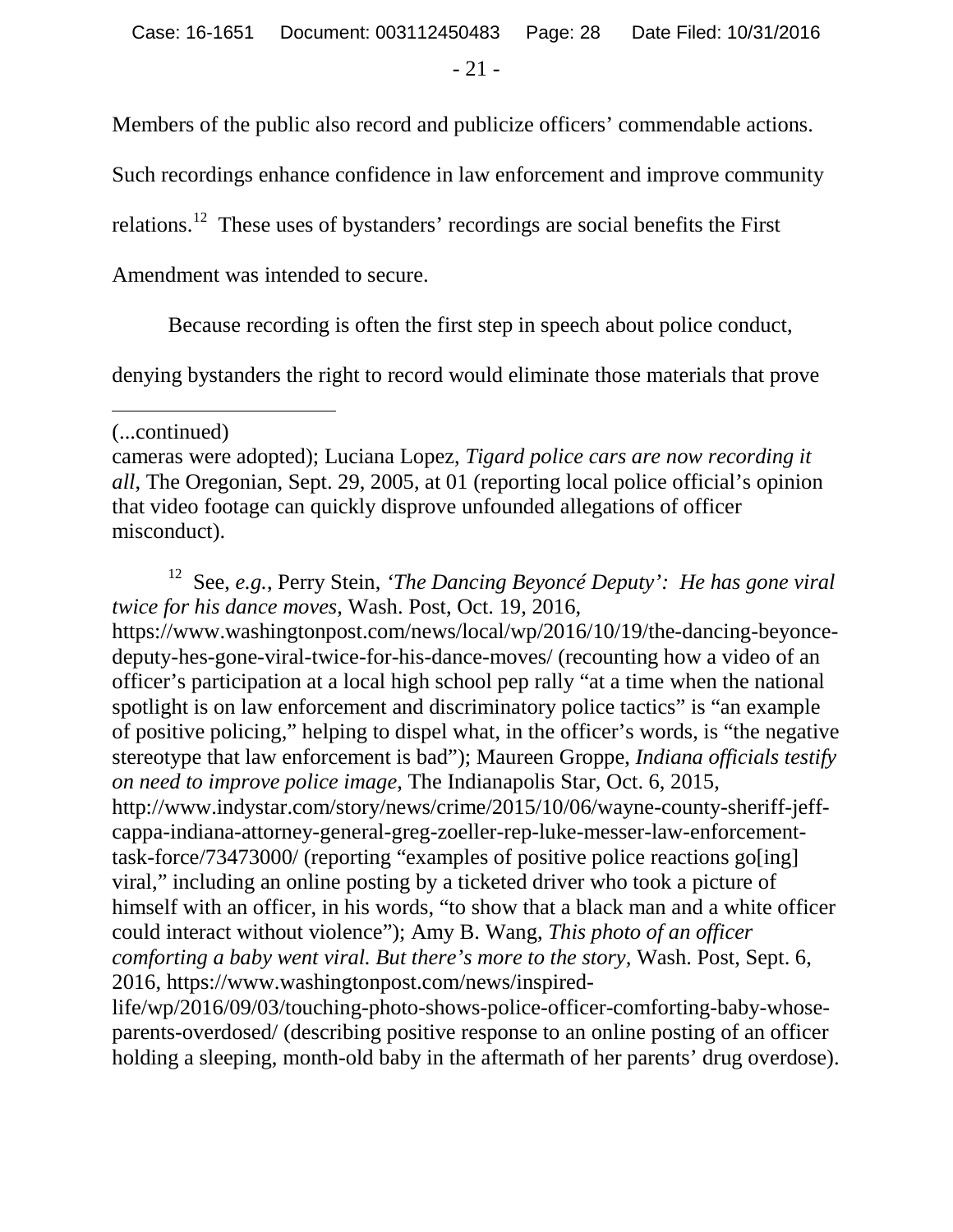useful for criticism or reform, those that turn out to be useless, and those that might exonerate or shed a positive light on police officers' conduct, thereby improving relations between police and the communities that they serve. The value of recordings to facilitate speech often will not be clear until after they are made and, in some cases, contextualized through additional research. It makes no sense then to require, as the district court did here, some *contemporaneous* criticism for a recording of police activity to merit First Amendment protection. See J.A. 11 (Feb. 19, 2016 Op.).<sup>13</sup>

*B. All Courts Of Appeals That Have Considered Whether The First Amendment Applies To Recording Police Activity Have Concluded That It Does*

Those courts of appeals that have considered First Amendment protections for recording police conduct have *all* ruled that such activity is protected.<sup>14</sup> The First, Seventh, Ninth, and Eleventh Circuits have so decided. *Glik* v. *Cunniffe*, 655

 $\overline{a}$ 

<sup>13</sup> In *Whiteland Woods, L.P.* v. *Township of West Whiteland*, 193 F.3d 177, 180, 183-184 (1999), this Court held that it did not violate the First Amendment to restrict video recording of a public planning commission meeting where other "effective" means—such as audio recordings, notes, minutes, or transcripts—were available to "compile an accurate record of the proceedings." This Court did not address restrictions on recording of police conduct on a public street.

<sup>&</sup>lt;sup>14</sup> While several courts of appeals have addressed the issue of recording police activity, courts have not had to confront the issue of contemporaneous expressive intent because, in those cases, the plaintiffs' objectives or opinions were apparent from context. In this respect, Fields's case in particular is one of first impression.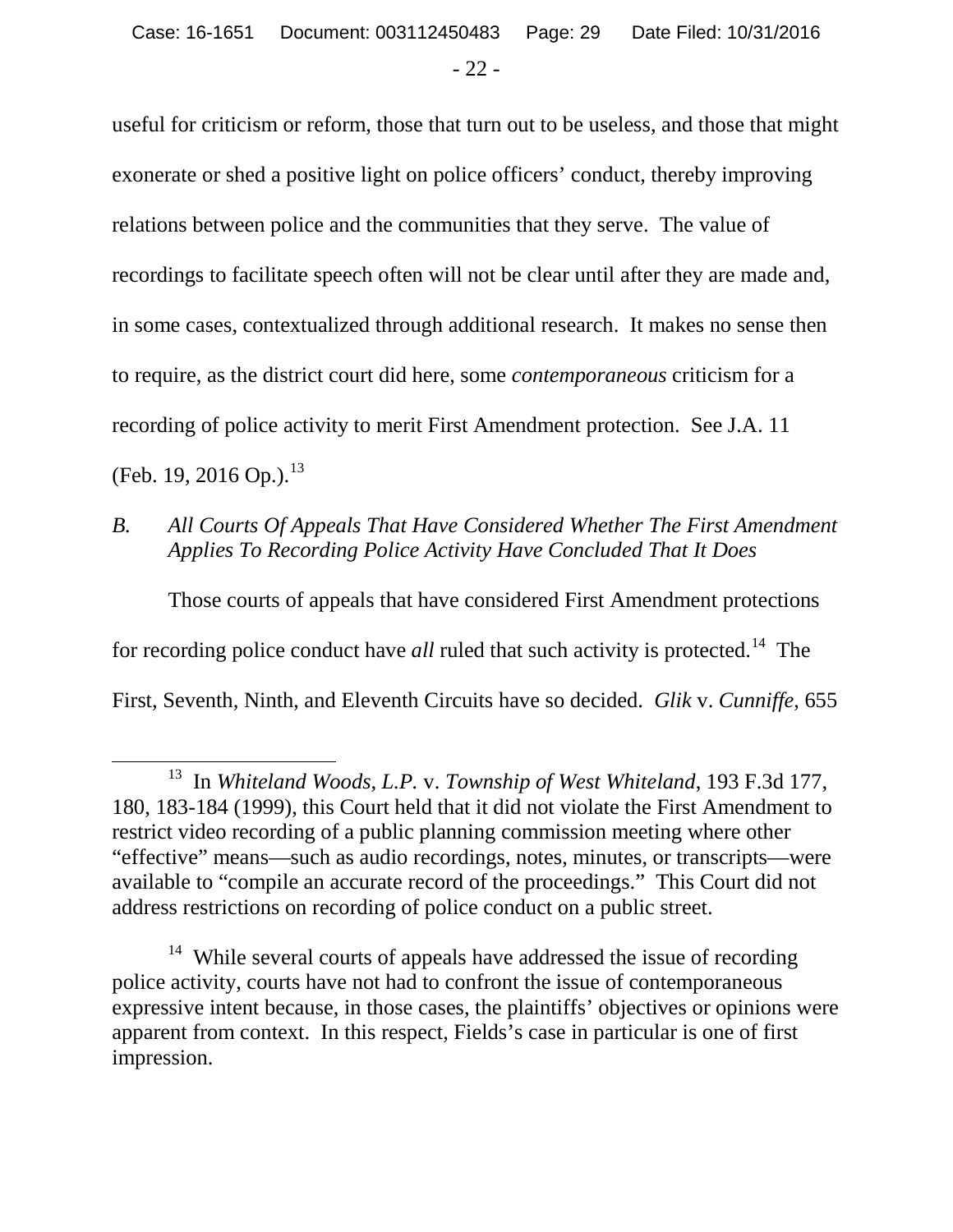F.3d 78, 82, 85 (1st Cir. 2011); *Alvarez*, 679 F.3d at 595-596; *Fordyce* v. *City of* 

*Seattle*, 55 F.3d 436, 439 (9th Cir. 1995); *Smith* v. *City of Cumming*, 212 F.3d

1332, 1333 (11th Cir.), cert. denied, 531 U.S. 978 (2000).<sup>15</sup> District court

decisions also have recognized the right. See *Alvarez*, 679 F.3d at 601 n.10

(concluding that circuit court decisions and "the weight of district-court decisions"

align in favor of the right); Seth F. Kreimer, *Pervasive Image Capture and the* 

*First Amendment: Memory, Discourse, and the Right to Record*, 159 U. Pa. L.

Rev. 335, 368 n.113 (2011) (collecting cases).<sup>16</sup>

<sup>15</sup> This Court has stated that the Ninth Circuit, in its *Fordyce* opinion, "recognize[d] such a right only in passing." *Kelly*, 622, F.3d at 261. But the Ninth Circuit itself has treated the case as dispositive. Recently, in *Adkins* v. *Limtiaco*, 537 F. App'x 721, 722 (2013), it cited *Fordyce* as showing that a bystander's right to photograph police activity was clearly established.  $\overline{a}$ 

<sup>&</sup>lt;sup>16</sup> This view is also accepted by many law enforcement leaders. See IACP Law Enforcement Policy Ctr., *Recording Police Activity: Concepts and Issues Paper* 1 (Dec. 2015),

http://www.theiacp.org/Portals/0/documents/pdfs/MembersOnly/RecordingPoliceP aper.pdf ("Recording the actions and activities of police officers in the performance of their public duties is a form of speech through which individuals may gather and disseminate information of public concern." (citing *Glik*, 655 F.3d at 82)); IACP Law Enforcement Policy Ctr., *Recording Police Activity: Model Policy* 1 (Dec. 2015),

http://www.theiacp.org/Portals/0/documents/pdfs/MembersOnly/RecordingPoliceP olicy.pdf ("Members of the public, including media representatives, have an unambiguous First Amendment right to record officers in public places, as long as their actions do not interfere with the officer's duties.").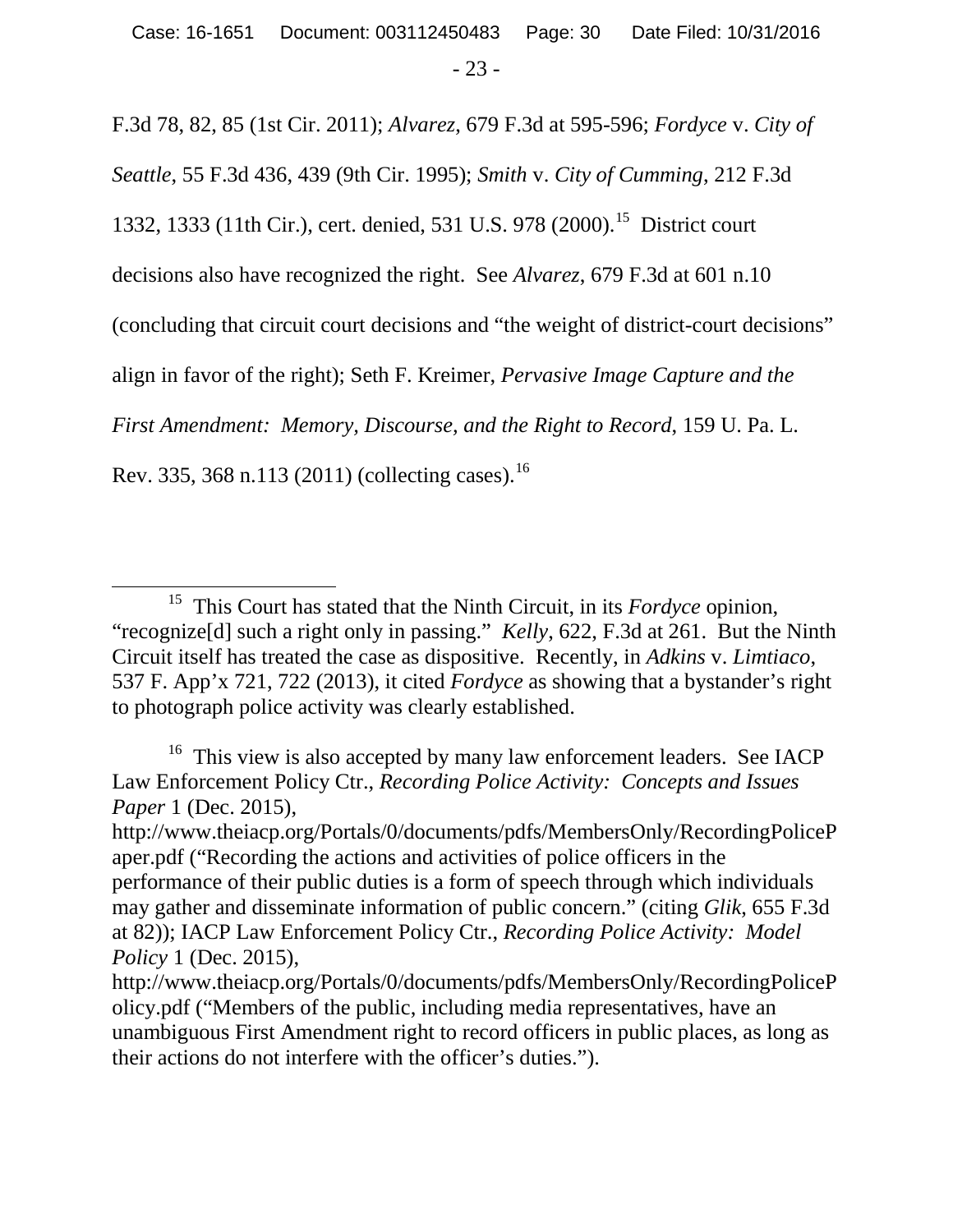No circuit court presented with the issue has held to the contrary. And outside of this Circuit, only the Fourth Circuit (in an unpublished decision) has held that the right, if it exists, is not clearly established. *Szymecki* v. *Houck*, 353 F. App'x 852, 853 (2009).17 In 2010, this Court concluded in *Kelly*, 622 F.3d at 263, that there was no *clearly established* First Amendment right to videotape a police officer during a traffic stop. But the *Kelly* court acknowledged that the issue of First Amendment protections for videotaping police was an open one, "not addressed directly" in this Court's precedent. *Id.* at 260. In *True Blue Auctions*, 528 F. App'x at 193, this Court similarly relied on a finding that the right to record police, if it existed, was not clearly established for purposes of qualified immunity. Since *Kelly*, scrutiny of police conduct and the availability of cellphone camera technology have increased, while the issue of First Amendment protection to record police has continued to arise in this Circuit. Accordingly, this Court should

 $17$  The Tenth Circuit recently rejected, on qualified immunity grounds, a First Amendment retaliation claim brought by an airline passenger who filmed special screening procedures at a Transportation Security Administration checkpoint. *Mocek* v. *City of Albuquerque*, 813 F.3d 912, 930, 932 (2015). The court held that the plaintiff failed to show that his arrest for creating a disturbance was retaliatory, concluding that the right to film screening procedures at an airport security checkpoint was not clearly established in the Tenth Circuit at the time of his arrest. *Id.* at 931-932.  $\overline{a}$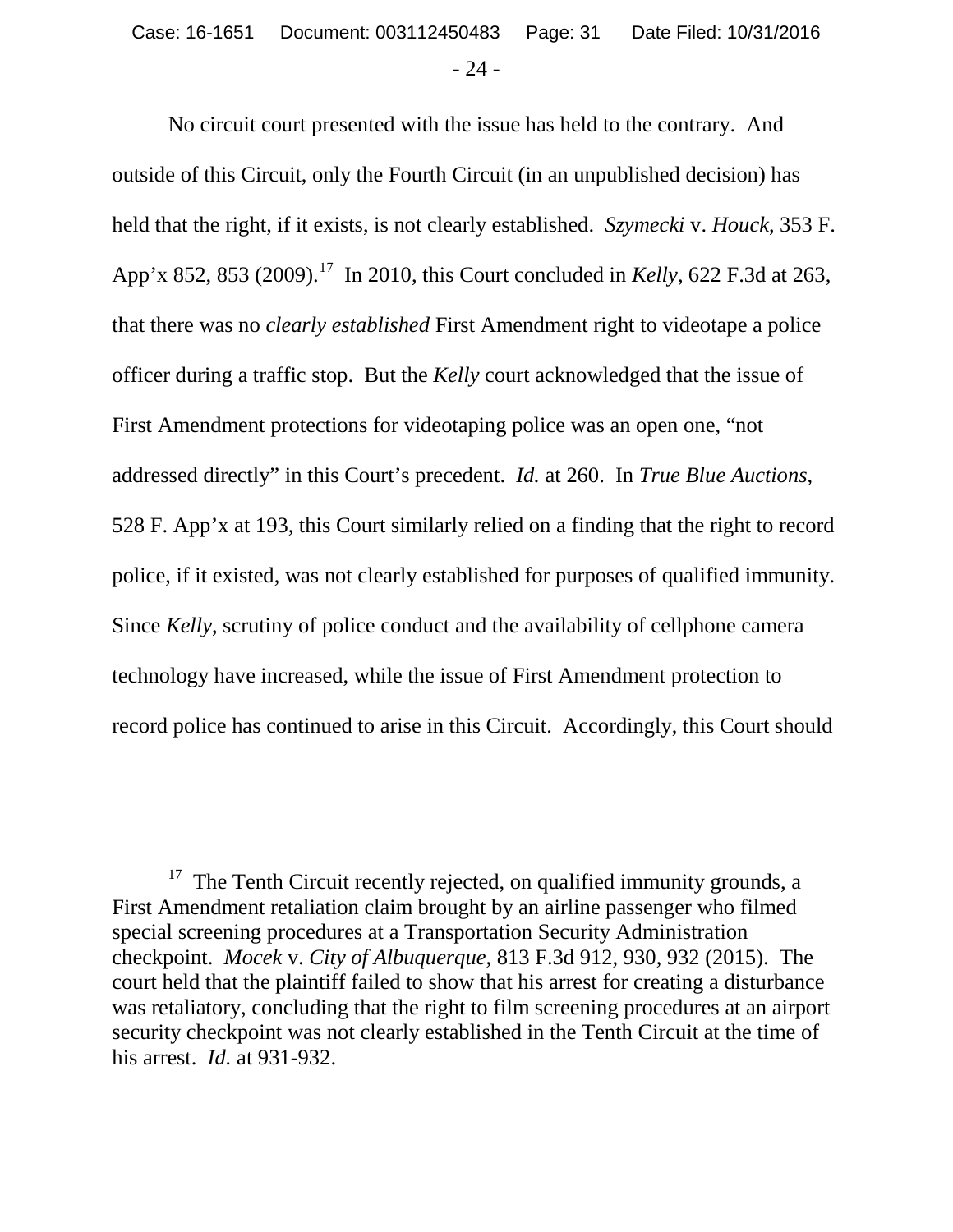resolve the issue and join other circuits in holding that the First Amendment protects bystanders' right to record police activity.<sup>18</sup>

\* \* \*

The First Amendment protects bystanders' right to record police activities even when the bystanders, during recording, do not expressly criticize or challenge police. Photographing, video recording, and audio recording are entitled to First Amendment protection because they are speech-enabling activities—part of the process of making expressive works in the form of finished recordings or images and because they enable the later critique of officer conduct, a topic of public

 $\overline{a}$ 

To be sure, police may ask bystanders, including those who are recording, to leave or to stand back if their presence jeopardizes public safety or impairs law enforcement. "While an officer surely cannot issue a 'move on' order to a person *because* he is recording, the police may order bystanders to disperse for reasons related to public safety and order and other legitimate law-enforcement needs," the Seventh Circuit has explained. *Alvarez*, 679 F.3d at 607. And "[t]he same restraint demanded of law enforcement officers in the face of 'provocative and challenging' speech must be expected when they are merely the subject of videotaping that memorializes, without impairing, their work in public spaces." *Glik*, 655 F.3d at 84 (internal citation omitted). An officer may act when circumstances justify restrictions, such as when "the filming itself is interfering, or is about to interfere, with his duties." *Gericke* v. *Begin*, 753 F.3d 1, 8 (1st Cir. 2014). This is consistent with the United States' position on recording police. See *Sharp* Letter 6-7 (stating that onlookers should be able to record police "unless" their actions interfere with police activity"; that officers may recommend that bystanders move to a less intrusive location to record; and that there are "narrow circumstances" where a recording individual's interference with police could warrant arrest). This case, which involves bystanders recording on public streets and from a distance, does not raise the issue of any potential restrictions on recording in other circumstances.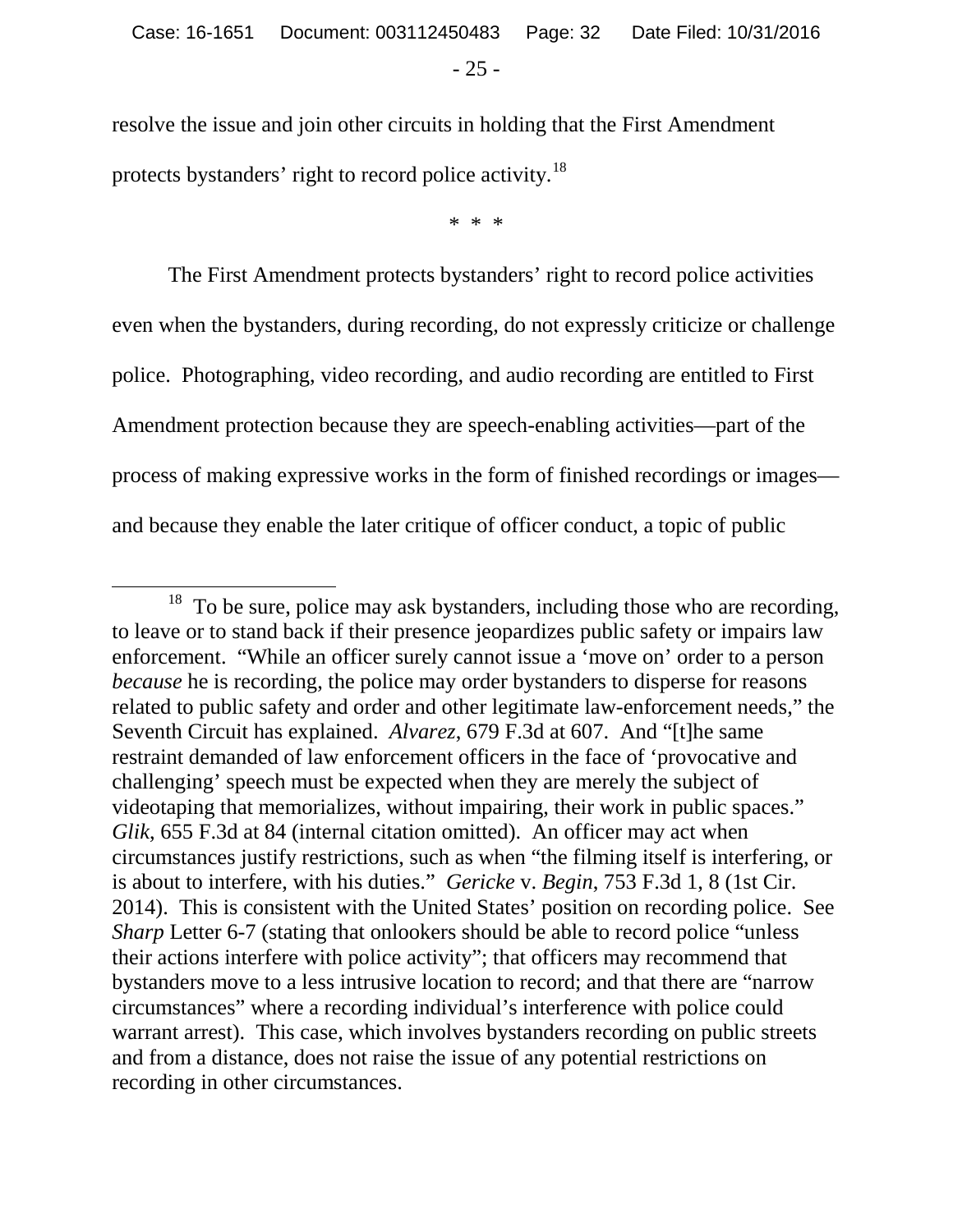importance. This Court should join several other circuits and now hold that the First Amendment protects the recording of police activity.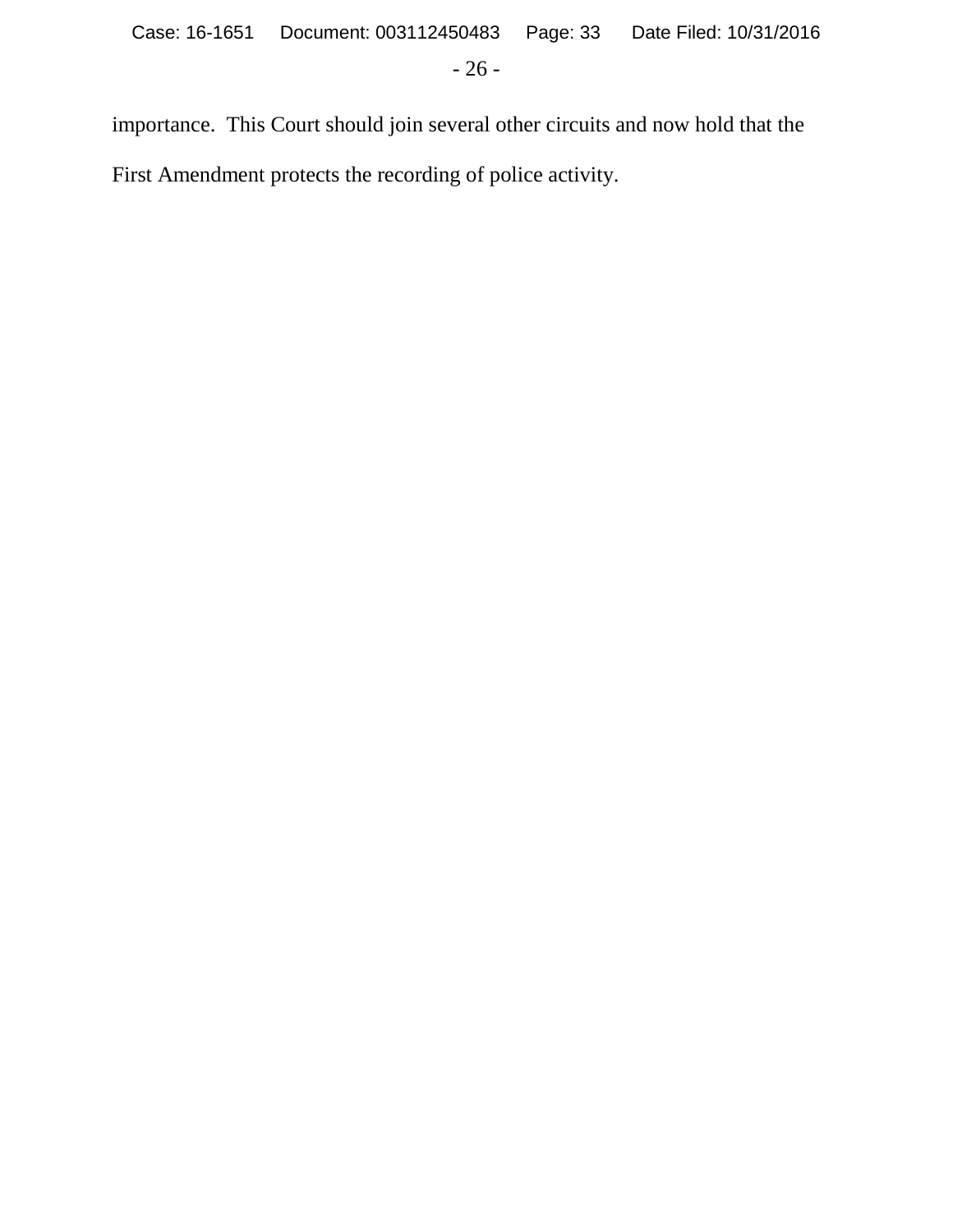Case: 16-1651 Document: 003112450483 Page: 34 Date Filed: 10/31/2016

- 27 -

# **CONCLUSION**

This Court should reverse the district court's judgment.

Respectfully submitted,

ZANE DAVID MEMEGER VANITA GUPTA United States Attorney for the Principal Deputy Assistant<br>Eastern District of Pennsylvania Attorney General Eastern District of Pennsylvania

MARGARET L. HUTCHINSON SHARON M. MCGOWAN Assistant United States Attorney for the TOVAH R. CALDERON Eastern District of Pennsylvania, APRIL J. ANDERSON Chief, Civil Division, Attorneys

615 Chestnut Street, Suite 1250 Department of Justice

s/ April J. Anderson Philadelphia, PA 19106-4476 Civil Rights Div. - Appellate Section Ben Franklin Station P.O. Box 14403 Washington, D.C. 20044-4403 (202) 616-9405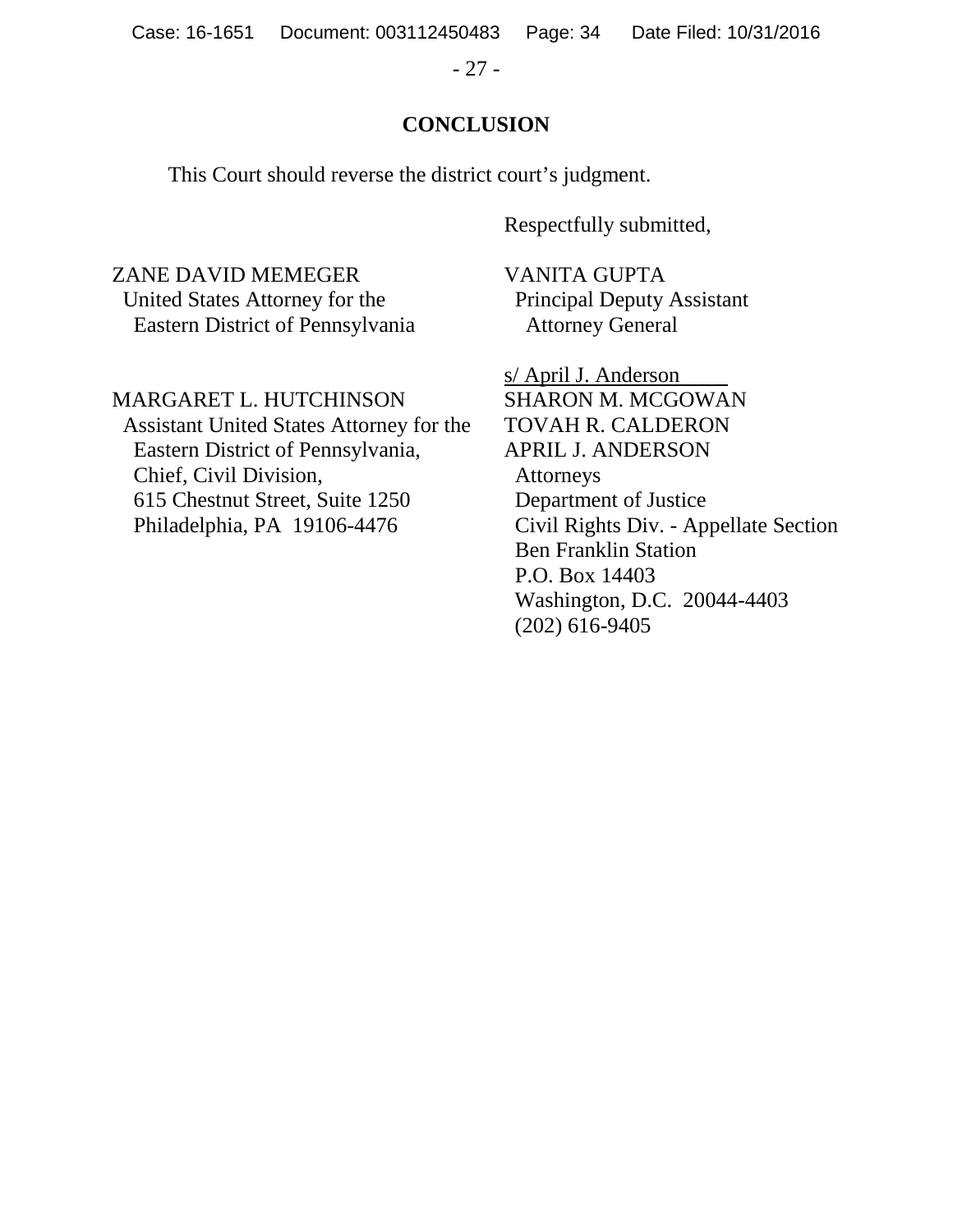# **CERTIFICATE OF BAR MEMBERSHIP**

Pursuant to Local Rules 28.3(d) and 46.1(a), I hereby certify that I am exempt from the Third Circuit's bar admission requirement as counsel representing the United States.

> s/ April J. Anderson APRIL J. ANDERSON Attorney

Date: October 31, 2016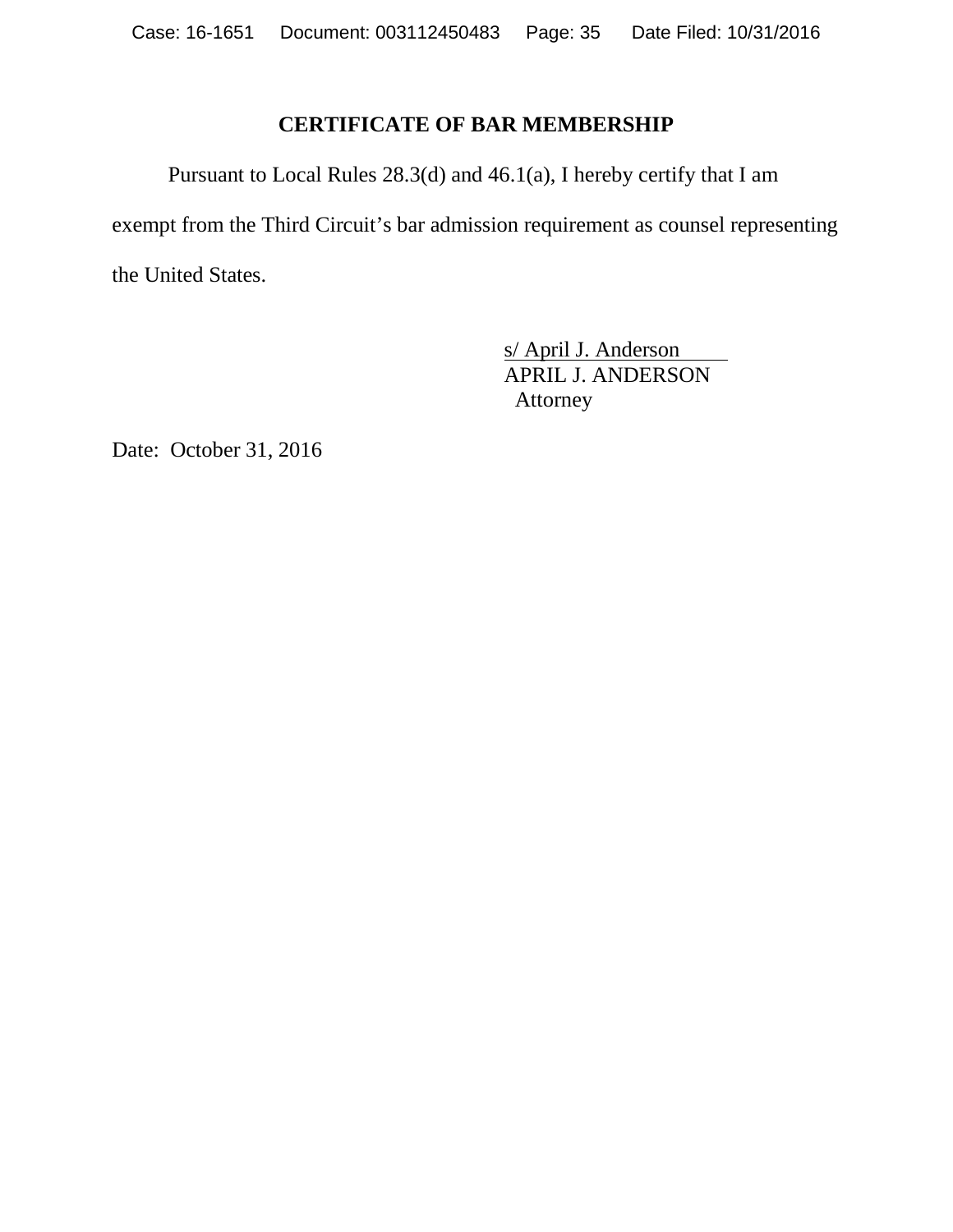# **CERTIFICATE OF COMPLIANCE**

1. This brief complies with the type-volume limitations of Federal Rules of Appellate Procedure 29(d) and 32(a)(7)(B) because it contains no more than 6200 words, excluding the parts of the brief exempted by Federal Rue of Appellate Procedure  $32(a)(7)(B)(iii)$ .

2. This brief complies with the type face requirements of Federal Rule of Appellate Procedure 32(a)(5), and the type style requirements of Federal Rule of Appellate Procedure 32(a)(6), because it has been prepared in a proportionally spaced typeface using Word 2007 in 14-point Times New Roman font.

3. Pursuant to Local Rule 31.1(c), I hereby certify that the text of the electronic brief is identical to the text in the paper copies of this brief. I further certify that the electronic version of this brief has been scanned with Symantec $<sup>tm</sup>$ </sup> Endpoint Protection (version 12.1.6) and is virus free.

> s/ April J. Anderson APRIL J. ANDERSON Attorney

Date: October 31, 2016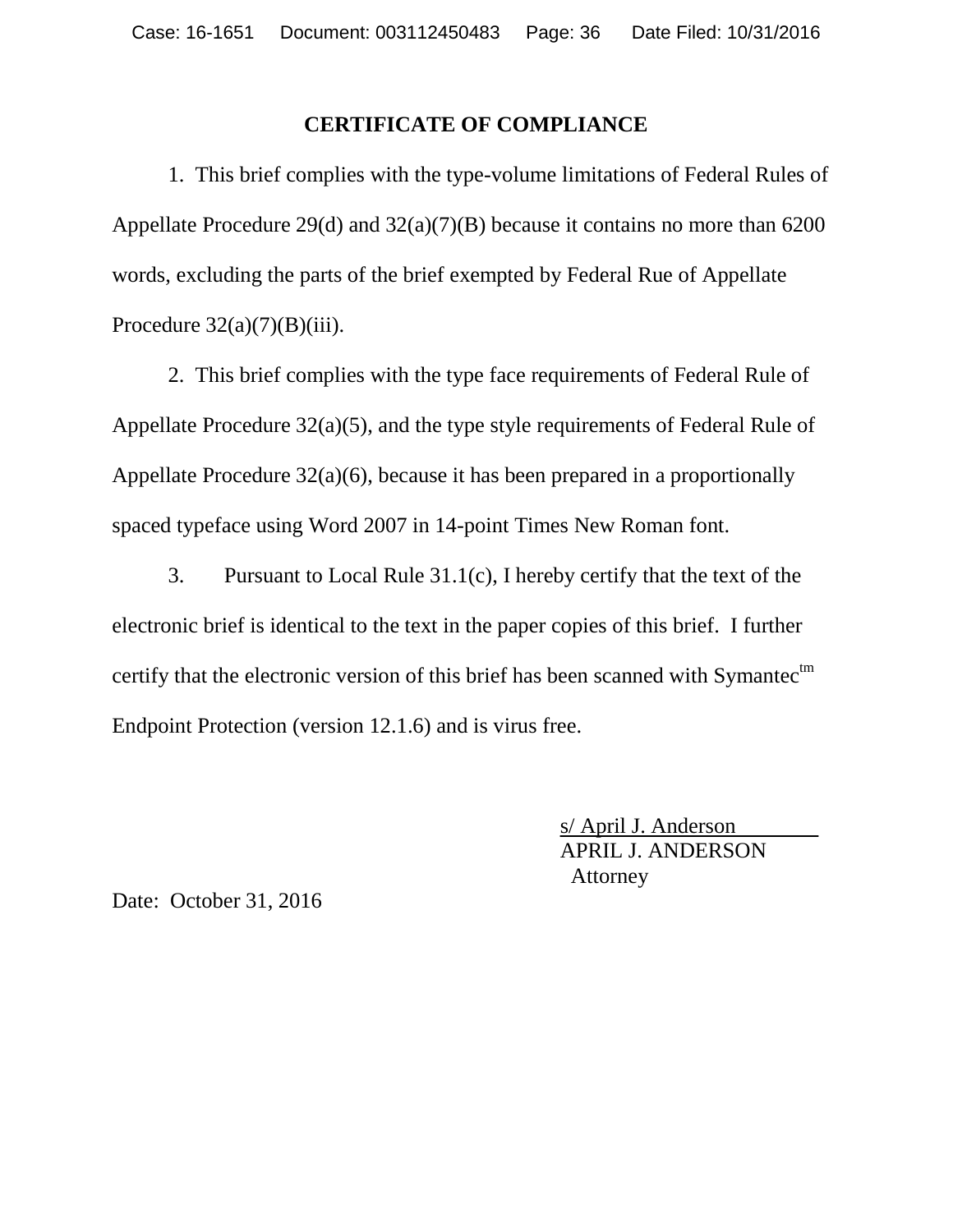## **CERTIFICATE OF SERVICE**

I hereby certify that on October 31, 2016, I electronically filed the foregoing BRIEF FOR THE UNITED STATES AS *AMICUS CURIAE* IN SUPPORT OF PLAINTIFFS-APPELLANTS AND URGING REVERSAL with the Clerk of the Court for the United States Court of Appeals for the Third Circuit by using the appellate CM/ECF system.

I further certify that on October 31, 2016, seven (7) paper copies,

identical to the brief filed electronically, were sent to the Clerk of the Court by

U.S. first class mail.

I certify that all participants in this case who are registered CM/ECF users will be served through the appellate CM/ECF system.

I further certify that on October 31, 2016, one paper copy of the foregoing brief was sent to the following counsel by first-class mail, postage prepaid:

John J. Coyle City of Philadelphia Law Department 1515 Arch Street One Parkway Philadelphia, PA 19102

Seth Kreimer University of Pennsylvania School of Law 3400 Chestnut Street Philadelphia, PA 19104